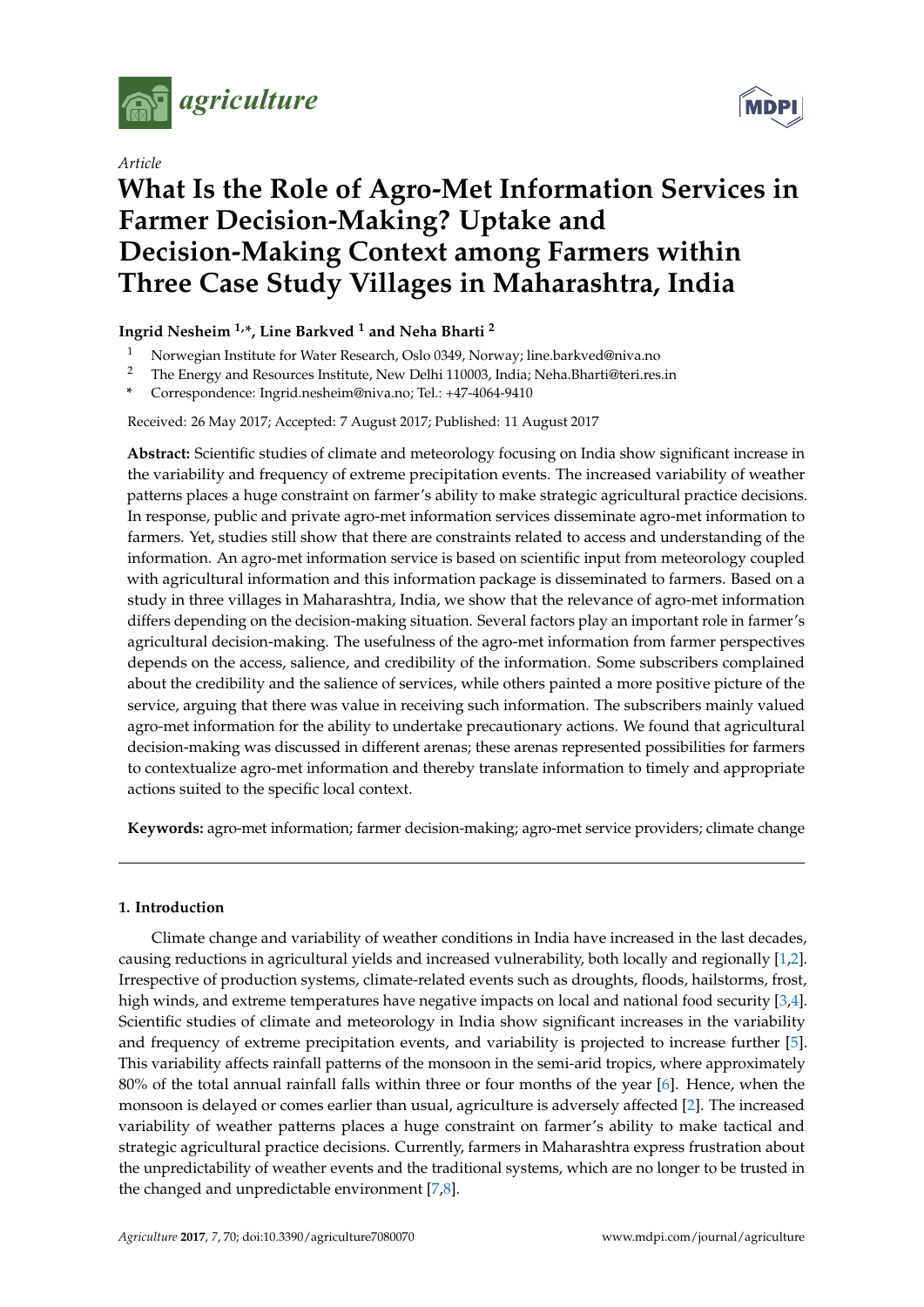As a response to this increased variability in weather and climate, public and private institutions have been developing skills in modeling ocean-atmosphere circulations [\[9](#page-13-5)[,10\]](#page-13-6). Such modelling skills, combined with improved telecommunications, have enabled distribution of weather forecasts and climate variability worldwide [\[6\]](#page-13-2). In India, the government has worked to develop seasonal forecasts and weather service information for farmers in rural areas since 1988 [\[11\]](#page-13-7). The Agromet Division of India Meteorological Department (IMD, New Delhi, India) have, through the Gramin Krishi Mausam Seva (GKMS) program, generated weather forecasts and agro-met advisories, which are disseminated as SMSs through the portal "mKisan" for registered users. Under the Public Private Partnership mode, IMD in collaboration with private service providers like Reuter Market Light, IFFCO Kisan (IK), NOKIA-HCL, Handygo, Mahindra Samriddhi, and CAB International disseminate agro-met information. This is done through the use of channels such as SMSs, voice messages, and app-based portals to farmer communities. An agro-met information service is based on scientific input from meteorology coupled with agricultural information; this information package is disseminated to farmers with the purpose "to enable the farmers in planning of farming operations to minimize damage of crops under adverse weather conditions" [\[12\]](#page-13-8). It may refer to weather forecasts only, agro-met advisories, market information, or a combination. It can be distributed to farmers for free or it may be a paid service. The agro-met services reportedly reach more than ten million Indian farmers, which have enabled increased yields and reduced loss due to unexpected weather variability [\[12,](#page-13-8)[13\]](#page-13-9). Yet, studies still show that there are constraints related to such issues as access, understanding, and capacity to respond to such information [\[14–](#page-13-10)[16\]](#page-13-11). Analysis of data on subscription of agro-met services shows that user groups typically include "progressive farmers" (Progressive farmer: typically, wealthier, and better educated relative to the majority of farmers, and use newer farmer technologies and practices. They may provide advice and information on farming practices to other farmers, while use and awareness among marginal farmers, including women farmers, are low [\[11\]](#page-13-7).

This study investigates the uptake of agro-met information services and addresses farmer agricultural decision-making context in three villages in Maharashtra, India. The Meteorological Department (IMD) informed in an interview that, in India farmers who subscribe to agro-met information services, receive weather forecasts, and agro-met advices, some also receive market information, while climate information and seasonal information are mainly provided by newspapers and television. We define uptake of agro-met information services as when a subscriber explains that agro-met information, referring to either weather forecast, agro-met advices, or market information, is considered in agricultural decision-making situations.

Decision-making ability is defined as the correct interpretation of accurate information at the right time [\[10\]](#page-13-6), but the complexity of the different decision-making factors makes the task of "correct interpretation" difficult. This places a high demand on the capacity of agro-met service providers to present and communicate weather forecast and agro-met advices in a way which facilitates for access and uptake [\[17\]](#page-13-12). Access can be understood as the ability to interpret and translate agro-met information into doable actions suited to the local context. The usefulness of agro-met information from farmer perspectives, however, depends on the salience and the credibility of the information [\[11,](#page-13-7)[18\]](#page-13-13). We understand salience as tailoring crop-specific, location-specific agro-met advisories in various stages of crop growth stage. Credibility refers to farmers' perception of agro-met information to be accurate, and that the information received is mostly correct. Regarding access to agro-met information, this may be limited by the teledensity situation in many rural areas. The mobile phone is the main channel for distributing agro-met information to farmers, however, usage in rural India is still rather low and Internet access varies. As of June 2016, the rural tele-density was 51% compared to a national tele-density level of 81% [\[19\]](#page-13-14). Farmer practices reflect community contextual factors, such as Internet availability and the presence or non-presence of different agro-met information services. Such factors influence access to agro-met information and the diversity of arenas, where discussion of agro-met information can occur. Learning through discussion and collective engagement with others is referred to as social learning [\[20\]](#page-13-15); an approach which has been presented as important to overcome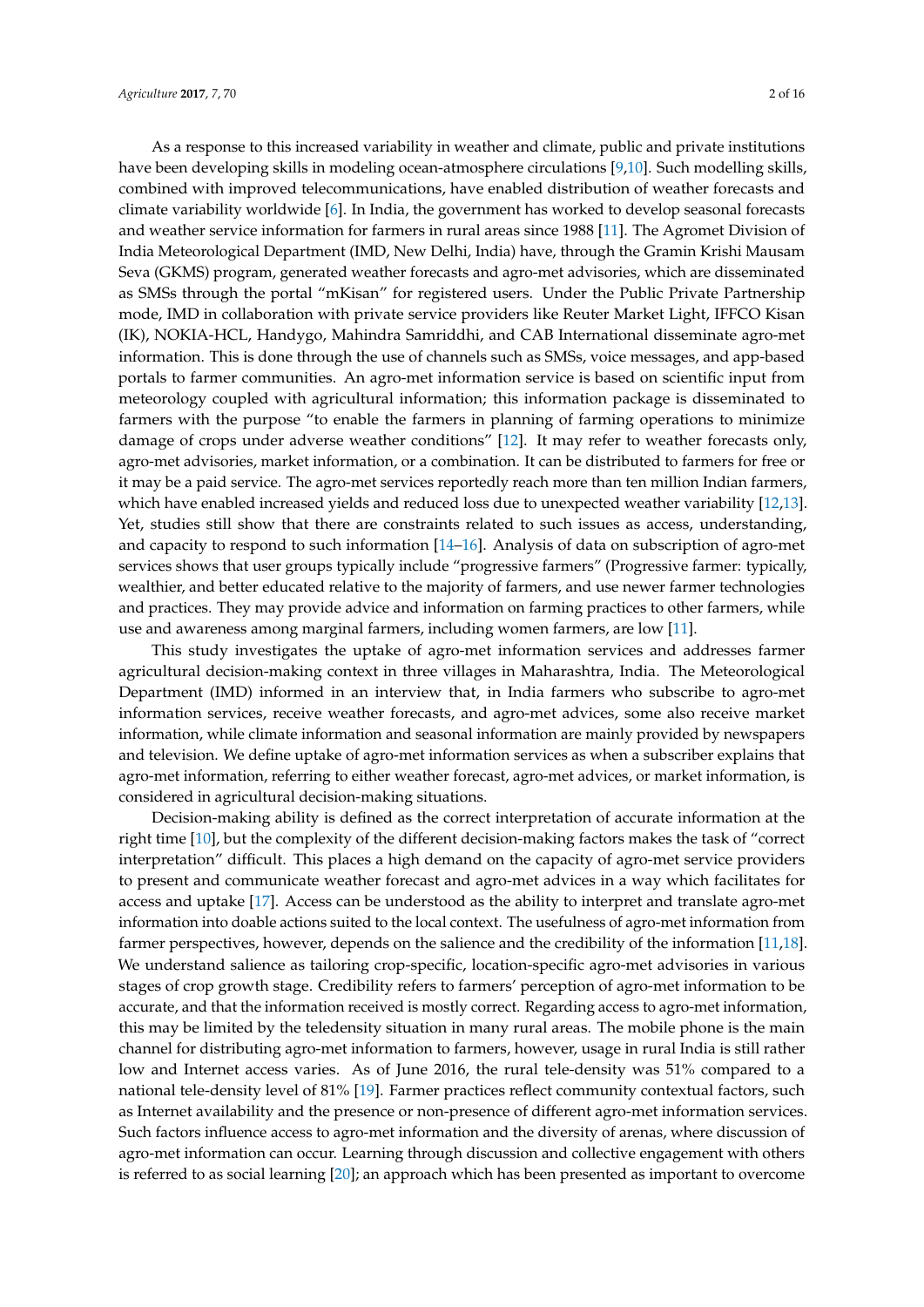challenges of access, translation, and interpretation. It has been argued that social learning facilitates for interpretation of information in the local context [\[14\]](#page-13-10).

Decision-making never occurs in isolation and a decision is mostly taken considering a number of factors in combination. There is a range of factors having an impact on farmer agricultural decision-making, including agricultural subsidies, the market situation (local, national and or international), rainfall patterns, social relations, history, cultural traditions, and the adaptive capacity of individual farmers [\[21\]](#page-13-16). Furthermore, traditions and social relation context factors places a strong influence on people's decision-making [\[22](#page-13-17)[,23\]](#page-13-18). Formerly in India, in the state of Maharashtra, agricultural practices were mostly influenced by the traditional Panchangam, the Hindu Almanac that has been in practice for 5000 years [\[24](#page-14-0)[,25\]](#page-14-1). The Date's Almanac Pvt Ltd produces the annual calendar where information about meteorological predictions are provided. Meteorological predictions are generalized over a region, based on astrological phenomena like planet-star conjunctions, transits, etc. Although some of these understandings are loosely based on climate phenomena, scholars argue that agricultural producers' successful adaptation to future climate variability and change depend upon them increasing their use of climate and agro-met information services [\[15,](#page-13-19)[26\]](#page-14-2). However, for the tailoring of both climate and agro-met information services, there is a need to have close understanding of farmer decision-making rationality [\[27](#page-14-3)[–29\]](#page-14-4), that is, focusing on which factors are seen as important in farmer agricultural decision-making, in which situation and why.

In this paper, we present empirical findings on the presence of agro-met information services, the subscription and uptake of such services by farmers in three rural villages within the state of Maharashtra, India. Agro-met information is one information factor among several, which farmers have available for consideration when making operational decisions such as sowing, spraying and irrigation scheduling, harvesting, and more. We present the main information sources for decision-making; the factors identified by farmers as relevant before making a decision regarding an agricultural practice, and the degree that farmers consider these factors. With reference to these decision-making factors, we discuss farmer decision-making rationality and their perception of salience and credibility of information sources. We show that uptake of agro-met information differs with reference to the different decision-making situations, and that access to arenas where discussion of best decision-making practices occurs are increasingly important.

#### **2. Materials and Methods**

#### *2.1. Study Area*

The study was undertaken in Maharashtra, the second most populous state in India, with over 112 million inhabitants and covering 307,713 km<sup>2</sup>. Maharashtra includes the state capital Mumbai and is considered a relatively wealthy and developed state. Agriculture is the main occupation in the state, contributing to 14.3% of the country's national income [\[30\]](#page-14-5). Nearly 58% of the population live in rural areas, depending largely on agriculture for their livelihood. The climate is tropical monsoon with large variation in rainfall, between 400–6000 mm across the state. The western part of the state receives relatively more rainfall than the eastern part, as the eastern part is located in the rain-shadow of the Sahyadrian Mountainous. The monsoon starts with drizzling rains in June, and the maximum number of rainy days occurs in July. This period is usually followed by a dry spell in August. In September, the rains again occur in drizzles, but with occasional heavy rains. Thunderstorms with hail may occur in March and April. April and May are the hottest months in the district, and maximum temperature during these months often rises above 36 ◦C. Maharashtra has traditionally remained a drought-prone state, and almost 70% of the state lies in a semi-arid region, rendering it vulnerable to water scarcity. The state is prone to climate change and predictions are that monsoon rainfall will be more unpredictable, erratic, and have a later onset [\[4\]](#page-13-0). The main agricultural cropping seasons are the Kharif (July–October) and Rabi seasons (October–March). Rabi (winter) crops are typically irrigated cash crops such as onions, tomatoes, but also jowar, wheat, and gram (non-irrigated) are rabi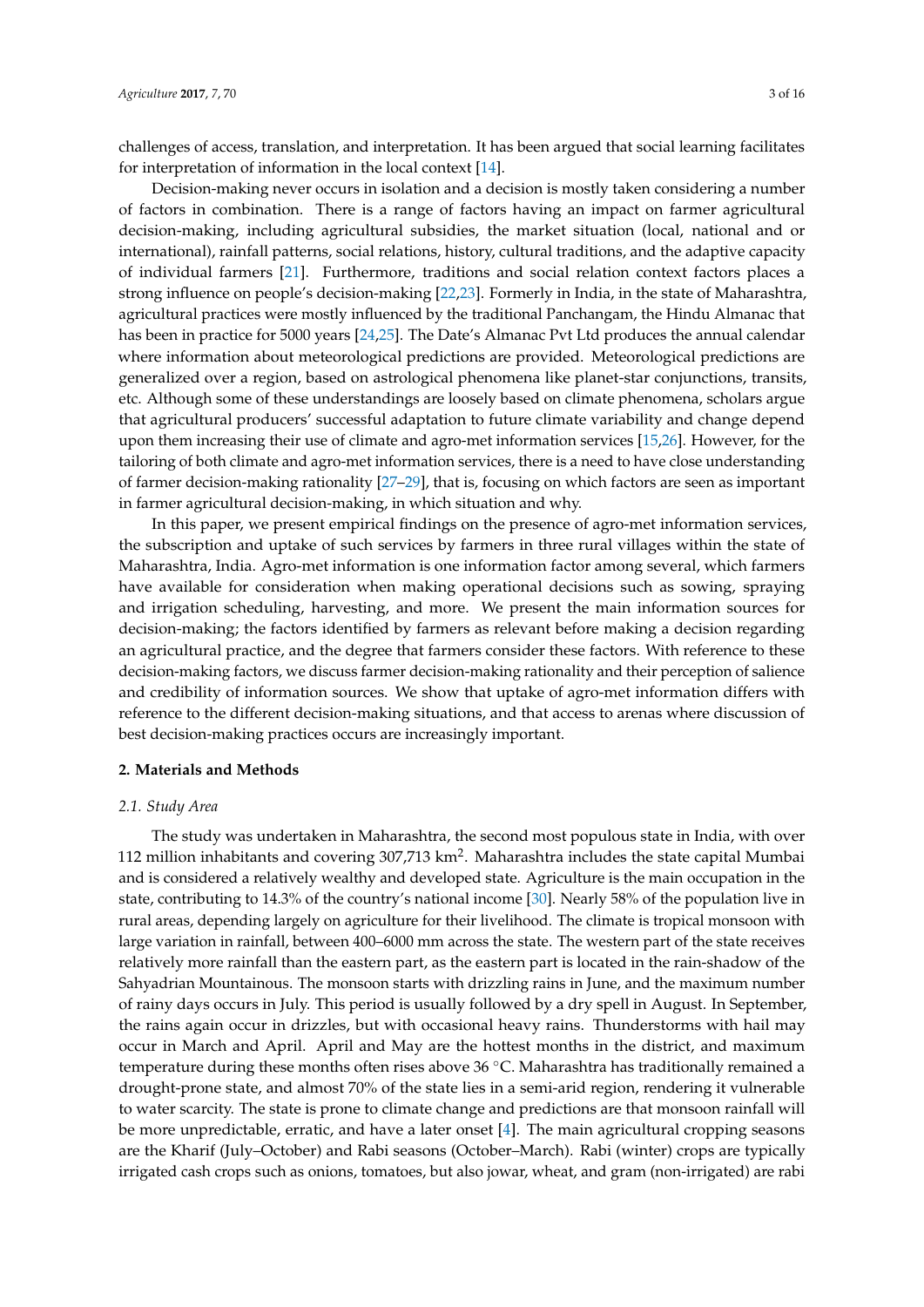crops. Kharif (monsoon) crops, paddy, and bari are not irrigated by many farmers, and are thus more sensitive to variations in rainfall. Families generally work together on farms. The typical division of labor refers to men being responsible for machinery work, while women are responsible for weeding. Some women informed in interviews that they had responsibility for detecting signs of disease on crops. The gender dimension of harvesting depended on the crop being harvested. Several informants explained that in the evenings, they talked to their wife about that day's experiences and work needed on the farm the following day. Women of medium to lower socio-economic status daily went to the field, and a general perception by both men and women was that women undertook a substantial part of the agricultural work in the fields (See also, [\[31](#page-14-6)[,32\]](#page-14-7)).

#### *2.2. The Agro-Met Service Providers in the Study Area*

The four main providers of agriculture-relevant information services present in the study area are IMD GKMS (public, New Delhi, India), IFFCO Kisan (public-private, New Delhi, India), RML Agtech Pvt Ltd (private, Mumbai, India), and Watershed Organization Trust (WOTR) (non-profit, Pune, India). These services providers disseminate weather forecast information and agro-met advices, and some providers, only RML and IFFCO KISAN also disseminate market information. The mandate is to support farmers, agriculturists, planners and other users in agricultural decision making and practices by providing advanced information. The services include agricultural relevant advisories on diverse areas like soil management, weather forecasts, weather based agro-advisory, crop management, market rates, dairy and animal husbandry. We use the term, agro-met information to refer to all the services provided. The various delivery mechanisms include SMS, push messages, voice messages and mobile apps, meetings and trainings, local knowledge centers, and microphone announcements in villages.

Among the services, the IMD GKMS (Indian Meteorological Department Gramin Krishi Mausam Seva) formerly known as AAS (Agrometeorological Advisory Service) is the largest public service actor. It is based on cooperation between the IMD (headquarter in New Delhi, with six regional and one in every state capital meteorological centers in India) and State Agricultural Universities (SAUs) which exist around the country. For disseminating forecasts and building forecast based agricultural advisories, GKMS works with 130 Agro-Meteorological Field Units (AMFUs), distributed across the agro-climatic zones of India. Based on forecasts provided by IMD, the AMFUs prepare weather-based agro-advisory bulletins in consultation with a team of agricultural scientists [\[13\]](#page-13-9). IMD launched a portal in 2013 called "mKisan" to disseminate SMSs for registered users. Its subscription is free, so the only cost is related to having a mobile phone. GKMS is, according to sources [\[33\]](#page-14-8), providing agromet advisories to more than 18 million farmers in the country, of which 5 million are in Maharashtra alone.

IFFCO KISAN (IFFCO KISAN Sanchar Limited, New Delhi, India) is a private-public service launched in 2007 and developed and promoted by the Indian Farmers Fertilizer Cooperative Limited (IFFCO, New Delhi, India) as a joint venture with the telecom company Bharti Airtel and the non-banking finance company Star Global Resources Ltd., New Delhi, India). IFFCO KISAN offers a helpline, an agriculture mobile app for android and iOS users, and telecom products of Airtel, all of which are made available to villages through cooperative societies [\[34\]](#page-14-9). A green SIM card of Airtel provides regular network services and avoice message platform, though limited to prepaid users only. The voice messages cover diverse information areas, such as weather forecast, market rates, soil management, crop protection, horticulture, employment opportunities, and government schemes. IFFCO Kisan covers 19 states in India including Maharashtra and has reached over 3.6 million users in India, with 1.8 million users active to date [\[35\]](#page-14-10).

RML (RML Agtech Pvt Ltd, Mumbai, India), formerly known as "Reuters Market Light", is a private provider delivering weather, agricultural, and market information to farmers. RML offers both a feature/simple phone version where farmers subscribe to information for a subscription fee. RML also has an app "myRML" launched in 2014 for android, which is currently free to download and use. The SMS-based service aims to provide farmers with personalized agricultural information in the local language. RML provides information and advice on weather forecasts, crop management,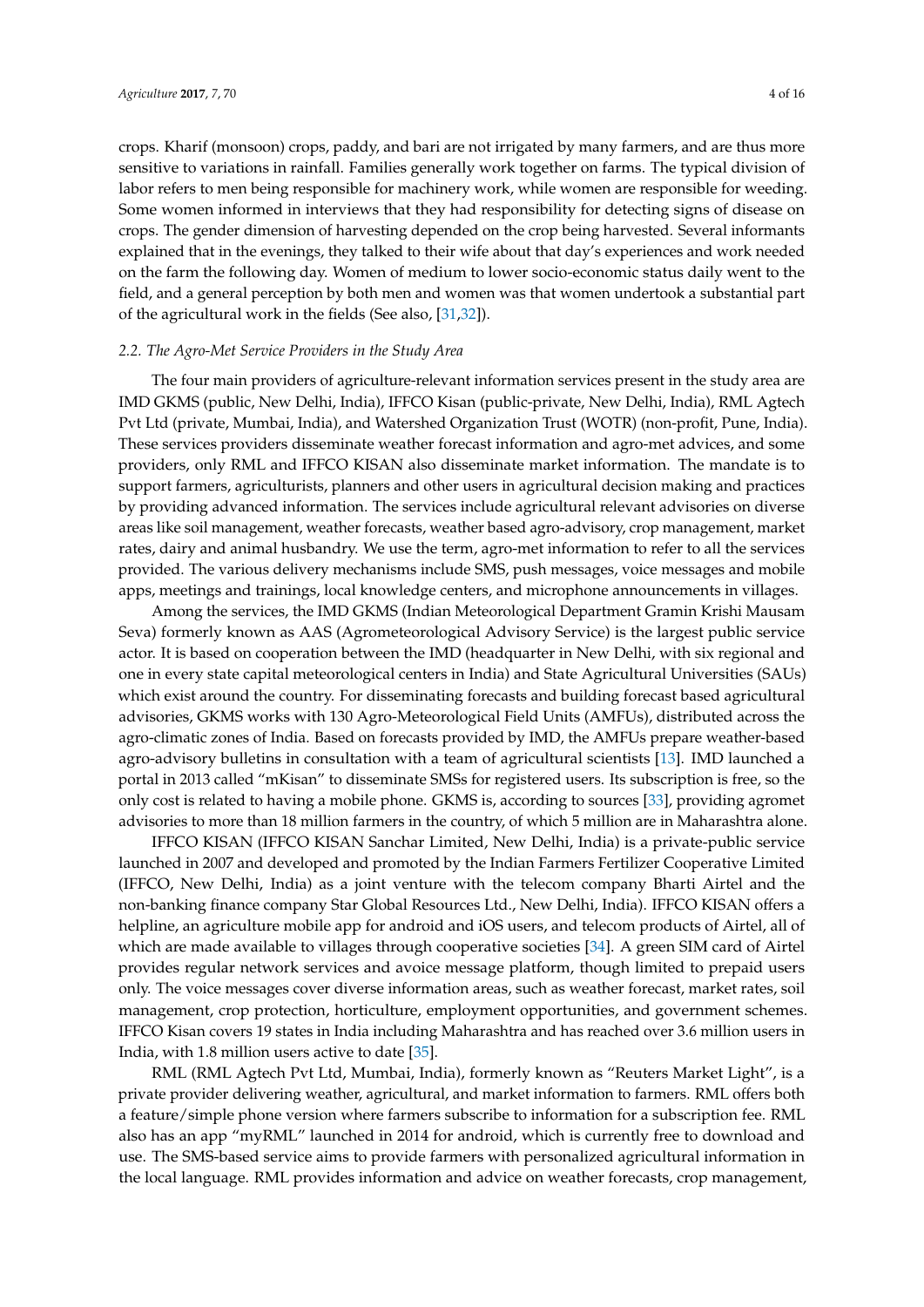market data, health, and education. The service covers over 450 crops and crop varieties, and more market data, health, and education. The service covers over 450 crops and crop varieties, and more than 1300 markets and 6200 weather locations across 50,000 villages and 18 states of India [\[36\]](#page-14-11). It was than 1300 markets and 6200 weather locations across 50,000 villages and 18 states of India [36]. It was estimated that in 2015, RML had 1.5 million registered users [\[37\]](#page-14-12). estimated that in 2015, RML had 1.5 million registered users [37].

WOTR (Watershed Organisation Trust, Pune, India), a non-profit organisation established in India WOTR (Watershed Organisation Trust, Pune, India), a non‐profit organisation established in in 1993, has developed a weather-based and crop-specific information system AGRIMATE that uses phone messages and awareness campaigns for helping farmers in Maharashtra. The approach has uses phone messages and awareness campaigns for helping farmers in Maharashtra. The approach been piloted since 2012 in some regions of western and central Maharashtra by WOTR in collaboration has been piloted since 2012 in some regions of western and central Maharashtra by WOTR in with the India Meteorological Department (IMD, Pune, India), the Central Research Institute for Dryland Agriculture (CRIDA, Hyderabad, India), the State Agriculture University, Mahatma Phule Krishi Vidyapeeth (MPKV, in Rahuri, Maharashtra, India). Agro-advisories are broadcasted to farmers through SMS in the local language at least twice a week to farmers based on the local weather data and the particular crop growth stage [\[25\]](#page-14-1). Farmers pay a fee to subscribe to information through SMS relating to a specific crop or set of crops. Around 12,000 farmers in 70 villages in Maharashtra have received this service.

# *2.3. The Study Villages 2.3. The Study Villages*

The study was conducted in the three villages, Vadaj, Parinche, and Pargaon in Maharashtra The study was conducted in the three villages, Vadaj, Parinche, and Pargaon in Maharashtra during 2015–2016. Vadaj is located in the Junnar block in the north-western part of the Pune district, during 2015–2016. Vadaj is located in the Junnar block in the north‐western part of the Pune district, Parinche in the Purandar block in the southern part of Pune district, and Pargaon is located to the east Parinche in the Purandar block in the southern part of Pune district, and Pargaon is located to the in the Shr[ig](#page-4-0)onda block within the Ahmadnagar district (Figure 1). The villages are located at about the same altitude, 552–619 amsl [\[38\]](#page-14-13). Climate characteristics among the villages are similar and are characterized by intermediate rainfall, between 500 mm and 600 mm per year [\[39\]](#page-14-14). Access to irrigation is important in the three villages and although most farmers irrigate their fields, levels of access varies extensively among villages and with economic wealth (Table [1\)](#page-5-0). Some farmers use drip irrigation and some irrigate from wells. In general, the poor are landless and typically marginal workers. According to the Agricultural Census Database (NIC, 2011), Vadaj had 6.6%, Pargaon 0.8%, and Parinche, 8.4% marginal workers. Literacy rates in all the three villages were around 80%.

<span id="page-4-0"></span>

**Figure 1.** Map showing the location of the study villages in the state of Maharashtra, in India. **Figure 1.** Map showing the location of the study villages in the state of Maharashtra, in India.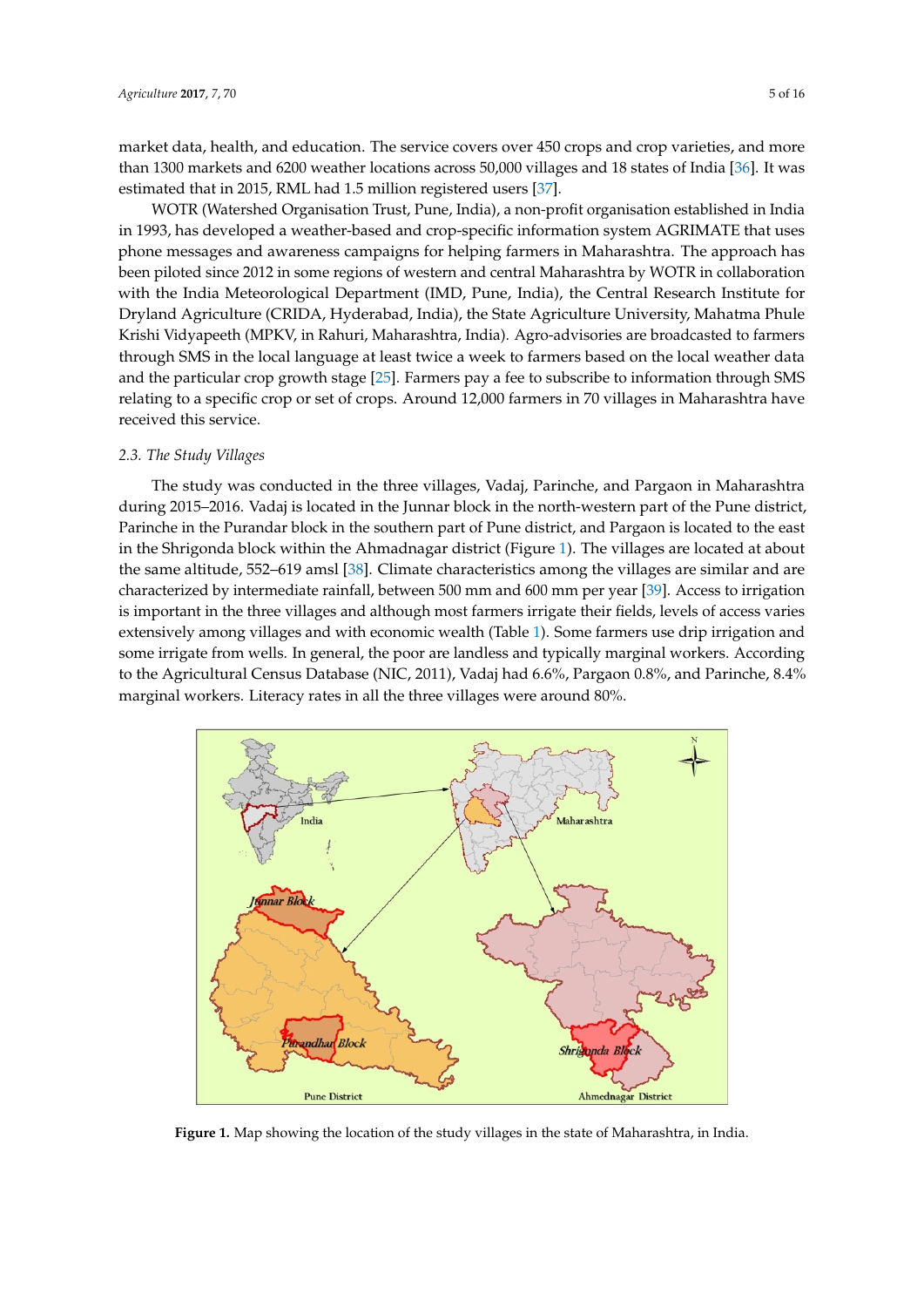<span id="page-5-0"></span>

| District, Block                              | Village  | Area (ha) | Altitude | No Inhabit | No.<br>Households | Literacy<br>Rate | Employment %                                                                                        | Area Irrigated<br>by Source (ha) | Type of<br>Irrigation           | Main Cash<br>Crops      | Presence of<br><b>Agro-Met Service</b> |
|----------------------------------------------|----------|-----------|----------|------------|-------------------|------------------|-----------------------------------------------------------------------------------------------------|----------------------------------|---------------------------------|-------------------------|----------------------------------------|
| Junnar block in<br>Pune district             | Vadaj    | 789.3     | 619 masl | 2753       | 566               | 94               | Main 93<br>Marginal 7<br>Cultivators 54<br>Agri-labourers 29<br>Household industry 2<br>Others 16   | 147.1                            | Drip irrigation,<br>well, river | pomogranates,<br>onion  | Mkisan, WOTR,<br>RML                   |
| Purandhar block<br>in Pune district          | Parinche | 3265      | 585 masl | 3093       | 721               | 75               | Main 92<br>Marginal 8<br>Cultivators 65<br>Agri-labourers 16<br>Household industry 2<br>Others 17   | 1085.8                           | Drip irrigation,<br>well, river | onion, tomato           | Mkisan, RML                            |
| Shrigonda block<br>in Ahmadnagar<br>district | Pargaon  | 1116.5    | 552 masl | 4419       | 889               | 69               | Main 99<br>Marginal 0.8<br>Cultivators 57<br>Agri-labourers 32<br>Household industry 0<br>Others 11 | 338.6                            | Drip irrigation,<br>well, river | pomegranates,<br>grapes | Mkisan, IFFCO<br><b>KISAN</b>          |

**Table 1.** Characteristics of the three study villages, Vadaj, Parinche, and Pargaon [\[40\]](#page-14-15).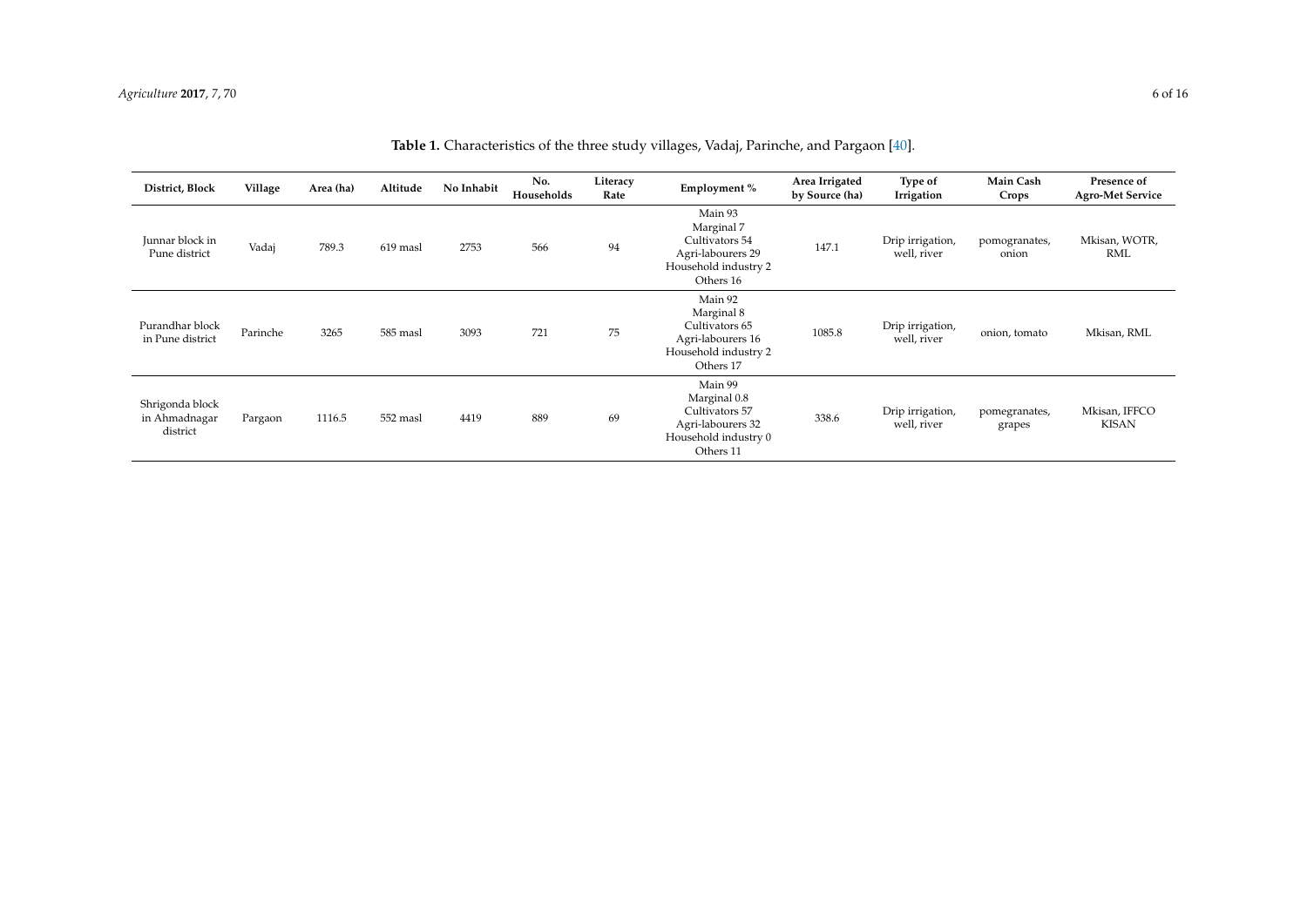#### *2.4. Approach*

The districts of Pune and Ahmednagar in Maharashtra, India were selected for this study as the area is subject to major climate and extreme weather risks and related agricultural challenges, e.g., drought, hail storms, floods, heat, and pests. Furthermore, Maharashtra has a long history of developing advanced drought and climate risk response systems, reflecting an important farm sector which is mainly rainfed. Key public and private agro-met service providers are present in the state and provide services there.

#### 2.4.1. Data

The study involved combining several different methods in order to study uptake of agro-met information and the decision-making context. This study did not aim to be representative for all farmers, but rather to provide an exploratory insight into uptake of agro-met information in different decision-making situations. Some bias may have been introduced in our study, as the participants in the survey were in parts based on the service providers' overview of subscribers.

Data triangulation, i.e., use of multiple methods or data sources to develop a comprehensive understanding [\[41\]](#page-14-16), was completed by gathering data from semi-structured interviews, focus group discussions, observations, and a survey of farmers regarding the uptake of agro-met information services. The villages Vadaj, Parinche, and Pargaon, in the two districts Ahmednagar and Pune, were selected using a purposive sampling method, considering villages where farming is a major activity, and where agro-met information services were available. Since agro-met information services are still in the early stages, it was decided to focus on villages where presence was "secured", rather than including low-subscription villages. These locations were identified by informal discussions with the service provider staff. Nevertheless, despite the purposive sampling strategy, several of the local people approached in the villages were still unaware of the existence of the services.

#### 2.4.2. The Research Process and Sampling Strategy

The study involved four stages, where each was characterized by specific set of methods, carried out in the period of May 2015–July 2016. Most of the data collection occurred within three dedicated field visits to the case villages.

Stage 1: Collection of baseline data in the overall study area, its population, and land use patterns, including also a review of agro-met service providers present in Pune and Ahmednagar districts, were undertaken in this initial stage. Desk-top studies, discussions with key stakeholders (including representatives of government agencies, non-government organizations, and climate service providers), and a visit to one of the villages in June 2015 were carried out. The study design specified selection of case villages, which represented a mixed presence of public and private agro-met public providers. Stage 1 provided for the final selection of case study villages, and an understanding of the overall context in which farmers in the three villages operate and make agricultural decisions.

Stage 2: Key informant interviews, focus groups among the farmers, and observational visits in the three villages were conducted during November 2015. Informants were both men and women, subscribers and non-subscribers. It was ensured to include both genders in interviews and focus group discussions to get a picture of the context in which the farmers make decisions and manage their agricultural resources. In total, 30 interviews and 9 focus group discussions were conducted. The qualitative data formed the basis for developing the survey and further analysis.

Stage 3: A targeted and confined farmer survey was conducted during May–June 2016, with 17 questions to subscribing farmers in the three villages. It was decided in the survey to include only farmers who subscribed to agro-met services to investigate how much such information formed the basis of their farming decisions. Quantitative data was collected from 89 respondents using a structured questionnaire that was coded. The survey also allowed for some key narratives to be captured. After a quality check, 86 of the responses were used; some responses were left out of the analysis, as the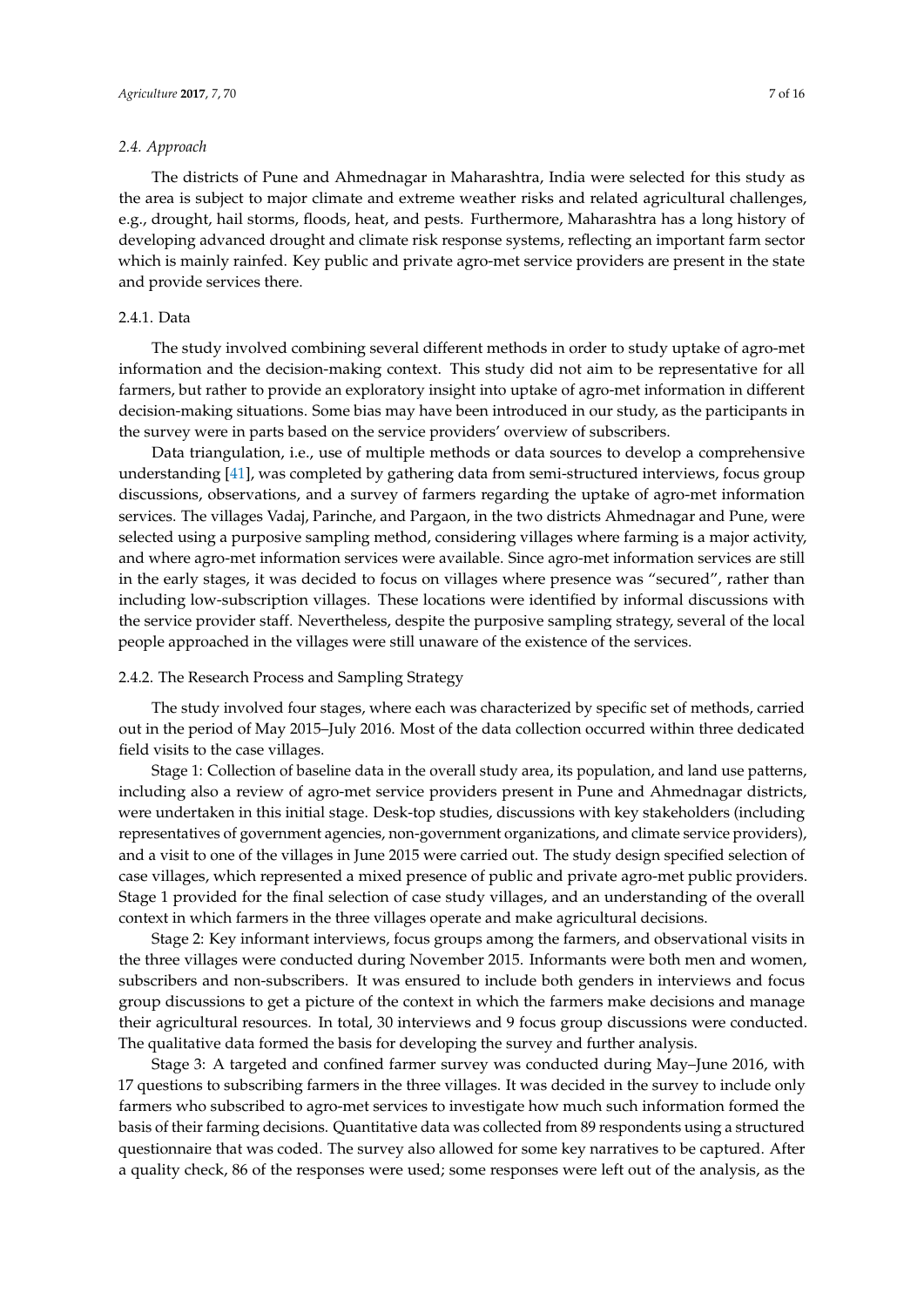affiliated respondents belonged to other villages. Identification of subscribers of agro-met services was facilitated for by the panchayat in the study villages and by the service providers. Each of the three villages was visited three times during the survey and data collection was done with help of four research assistants fluent in the local language. Each farmer was asked the survey questions and the investigators filled in the form. Each session lasted around 1 h. The investigators verbally obtained informed consent prior to the start of the survey. The investigators also made photo documentation, with consent, of relevant aspects, e.g., SMS messages. The filling of the form started with an open question related to each of the farming situations, e.g., what are the main factors having an impact on when to sow? On what information do you base your decision? The informant would first answer freely; then, the investigator inquired more into the different factors. The survey was done for the

Stage 4: Data analysis was carried out on the collected material and results, including qualitative and simple quantitative analysis on the survey data. In terms of decision-making and uptake level of information, it was noted how much farmers relied on or based their decisions on certain information, or knowledge—both in terms of types and sources in the specific farming decision-making situations.

#### **3. Results and Discussion**

main cash crop of the farmer.

#### *3.1. Presence of Agro-Met Service Providers in the Study Villages*

Information from focus group discussions and semi-structured interviews revealed that agro-met services had been available for subscription in the three villages for the last four to five years, since around 2011. However, the private and public-private agro-met service providers, WOTR, IFFCO KISAN, and RML, started to offer agro-met information in only the last two to four years. It was quite common among the respondents to subscribe to more than one service, and often to both a public and a private service, while in no household did more than one member subscribe. The historic availability of private agro-met services differed among villages, and some agro-met service agents explained in interviews that the service was still in a startup phase. Based on data for each case village provided by the agro-met services providers and supplied by members in the village panchayat (referring to a decentralized administration system), only about four percent of the households subscribed to agro-met information services. There is, however, some uncertainty around this number, as the number of individuals who download apps to receive agro-met information was not available. However, apps are available only for smart phones—hence, for a considerable number of rural farmers, this was not a possibility [\[42\]](#page-14-17). Only the agro-met service providers, IFFCO KISAN and RML had developed apps for presenting agro-met information. There was also less account of subscribers of the public service, mKisan. Yet, there are reasons for supporting the conclusion that relatively few farmers in these villages subscribed to agro-met information services. Information about subscription of private and the public private information services was provided by the agents of the service providers working in the villages. The agents were responsible for the number of subscribers in their respective villages, and for gaining new subscribers and for ensuring that farmers continue to subscribe. Information about subscribers to the public portal, Mkisan, was provided for by the Panchayat, as the leader of the "Savings group" (a "aving group" is a type of self-help group typical in India) were perceived to have the responsibility for encouraging farmers to subscribe. Regarding subscribers to this public service, several subscribers informed that they were enlisted through membership in the Savings group. Some subscribers of the public service informed that they did not know how they became enlisted; these respondents explained that agro-met information suddenly appeared on their phone. In focus group discussions, it was informed that one could get enlisted by visiting the local Agricultural Department Office, running under the Government of Maharashtra. The public portal was not presented by any agents in the villages, though, irregularly, the KVK officer would visit the village. Some informants reported that KVK officers occasionally visited the village to inform about agro-met information and that they would visit as a response to an inquiry. However, others were not aware of such visits. A few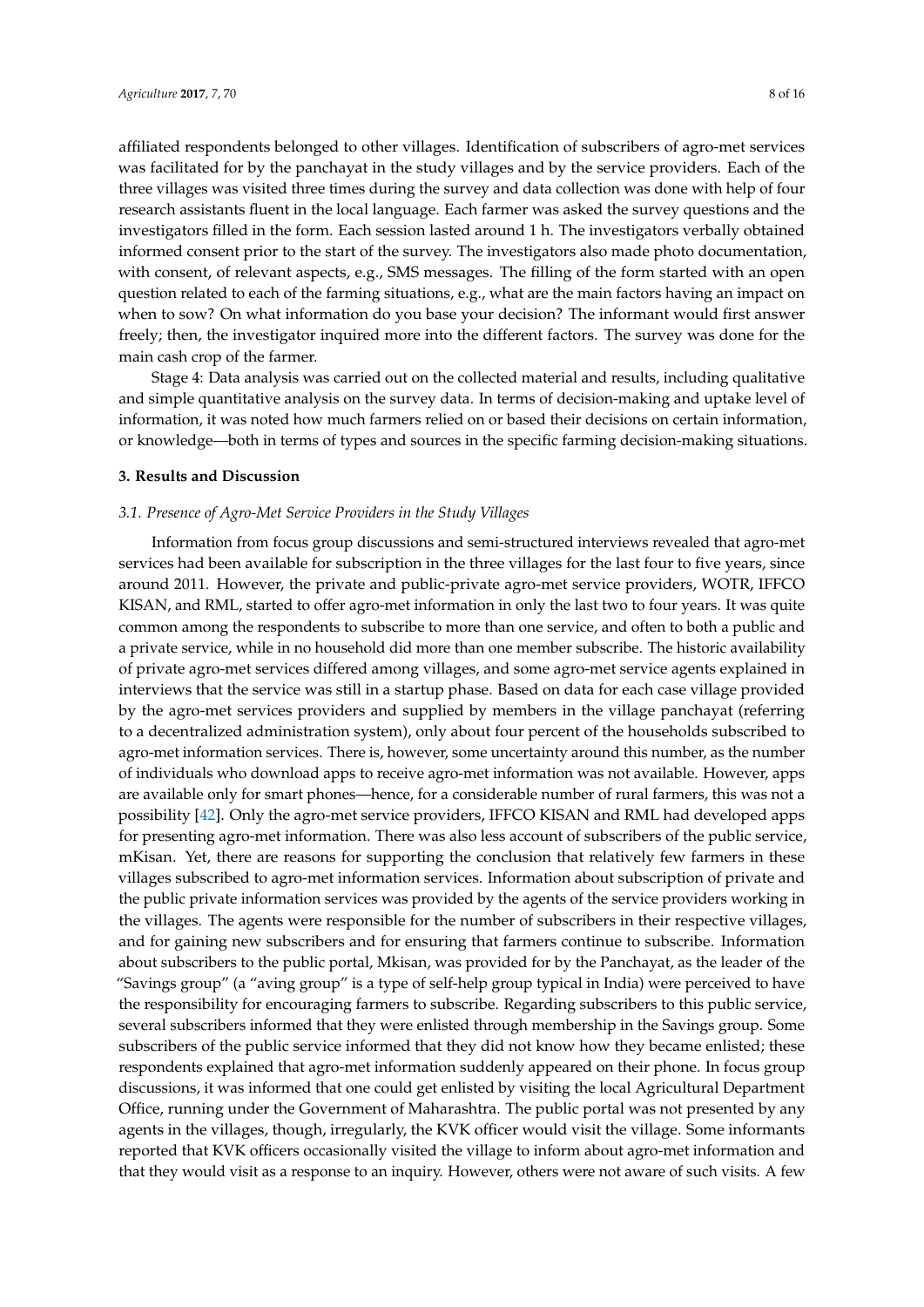respondents had learned about how to subscribe to agro-met information services from people outside the village.

Looking beyond those who subscribe to agro-met information services, non-subscriber informants revealed in interviews and focus group discussions that they knew little about agro-met information services. They had not been approached by agents of agro-met information services and they had not received invitation to attend meetings. Reasons for not subscribing, however, varied among informants. Some non-subscribing informants explained that they were not interested in subscribing. Others did not find it necessary, as they received this information already, e.g., "my cousin subscribes and I receive information from him every morning". Some farmers emphasized that in the case of extreme weather patterns, there are no actions to mitigate such extreme weather incidences in any case. (See, [\[43](#page-14-18)[,44\]](#page-14-19)). Others argued that agro-met advices with reference to pests was available only for certain crops, and not the crop in their fields, reducing their interest in subscribing.

#### *3.2. The Subscribers in the Study Villages*

The surveyed subscribers referred to 86 households in total. They were farmers dependent on horticulture and grain cultivation, all were land owners, and all were men. No women subscribed, though several explained that they discussed agro-met information sent to their husband's mobile. The subscribers were generally fairly well-educated with a mean number of 12 years of education reported. The survey indicated some difference regarding the presence of agro-met service providers and also characteristics of subscribers in the three villages. Except for in Parinche village, most of the respondents were relatively new subscribers. In Parinche, 67%, in Vadaj 46%, and in Pargaon, 25% of the respondents reported to having subscribed for more than a year. The presence of public and private service providers differed among the villages. In Parinche village, the respondents mainly subscribed to the public service mKisan; in Vadaj village, respondents subscribed to WOTR and some to mKisan; in Pargaon, the respondents subscribed to IFFCO KISAN and RML (Table [2\)](#page-8-0). There was also a difference in the characteristics of the subscribers among the villages. Subscribers in Parinche had a higher mean age, 49 years, compared to the two other villages: 39 years in Vadaj and 28 years in Pargaon. For all villages, respondent's age varied between 18 and 71 years. The majority of the surveyed subscribers irrigated their land, but access differed among the villages. In Parinche village, 41% had drip and sprinkler irrigation, compared to 77 and 88% in Pargaon and Vadaj villages, respectively. Another difference referred to the possession of smart phones, in Parinche 40%, in Vadaj 74%, and in Pargaon, 88% had a smart phone (Table [2\)](#page-8-0). Those who did not have a smart phone had a simple hand set (feature phone), including only a small window for viewing messages. Simple hand phones allowed, according to the informants, for the display of about 60 characters in the local language (Marathi).

| Village  | No of Subscribing | <b>Phone Types %</b> |       | WhatsApp     | No of Subscribers to Services |                    |             |                |  |
|----------|-------------------|----------------------|-------|--------------|-------------------------------|--------------------|-------------|----------------|--|
|          | Respondents       | Simple               | Smart | <b>Users</b> | <b>MKisan</b>                 | <b>IFFCO KISAN</b> | <b>WOTR</b> | <b>RML</b>     |  |
| Parinche | 35                | 66                   | 34    |              | 34                            |                    |             |                |  |
| Vadaj    | 24                | 29                   | 71    | 11           | 12                            |                    | 15          | 4(2 had app)   |  |
| Pargaon  | 27                |                      | 93    | 15           | b                             | $17(3$ had app)    |             | $6(2$ had app) |  |
| Total    | 86                | 37                   | 63    | 30           | 52                            | 18                 | 15          | 10             |  |

<span id="page-8-0"></span>**Table 2.** The table shows the number of subscribers and also presence of agro-met service providers in the three study villages. Some subscribers received services from more than one provider.

Another source for receiving agro-met information was through membership in a "WhatsApp group". WhatsApp Messenger is a free Internet-based messaging app available for smartphones that is used by over 1 billion people in over 180 countries. The app is not an agro-met service, it is a channel for communication, for sending blessings and greetings, and it is used by farmers for sharing agro-met information and discussing agricultural practices and market information. Among the survey respondents (all men), the highest number of WhatsApp users lived in Pargaon, while the lowest number was found in Parinche (Table [2\)](#page-8-0). Also, a few women in the villages were members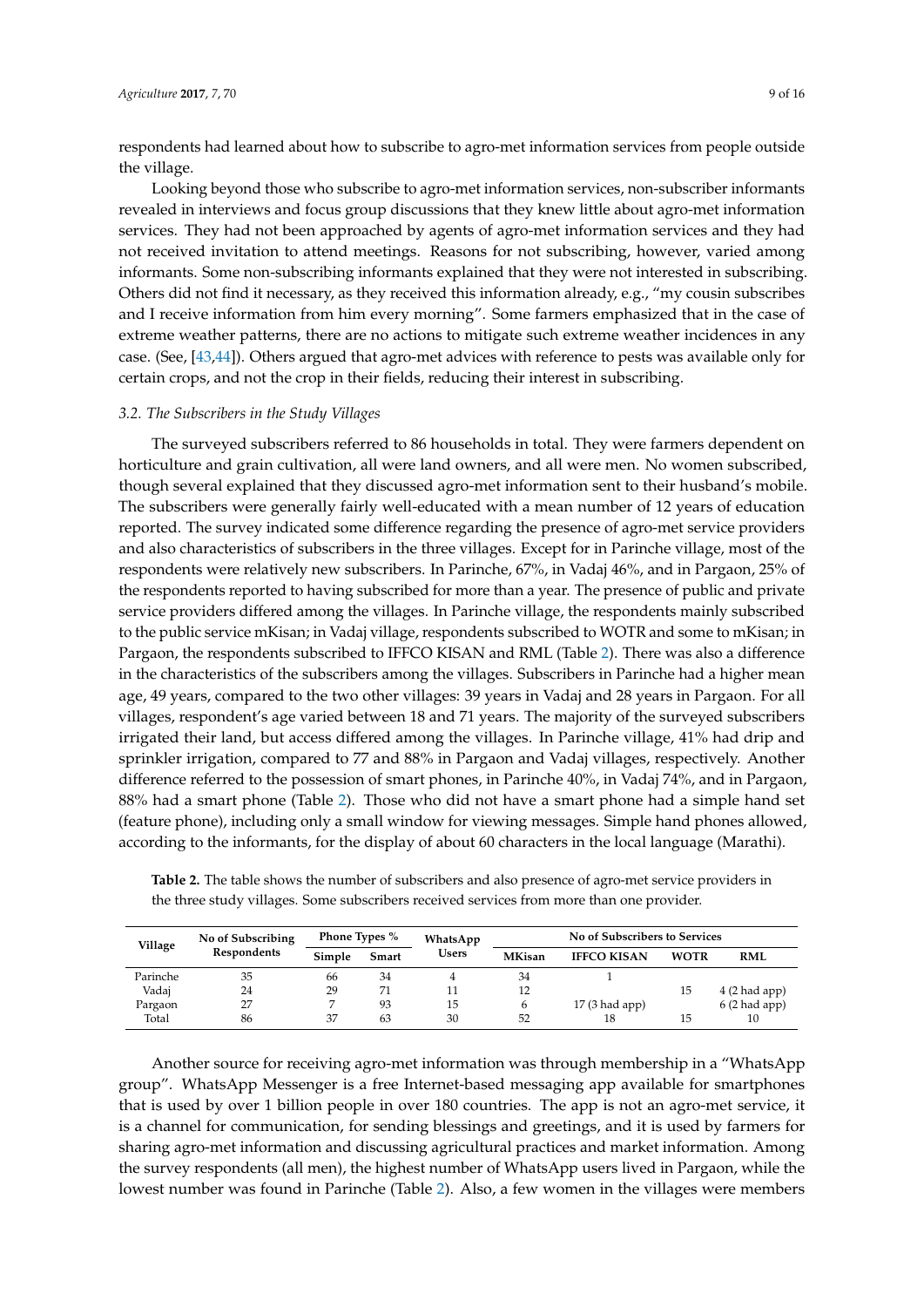of WhatsApp groups. The women informed in interviews and in focus group discussions that they did not post messages themselves, but that they read the agricultural discussions. It was informed that the number of WhatsApp group members varied between 15–100, and that "all" young people with smart phones were members. Some also stated that, "since I am in a WhatsApp group, I don't need to subscribe to a service as I receive all the agro-met information I need on this platform". Again, others said, "We check WhatsApp 100 times a day, such as when waiting for something". Among the survey respondents, 38% of those having a smart phone were members of a WhatsApp group. Those using WhatsApp would typically be in a group of farmers cultivating the same crop—to exemplify, there existed "pomegranate groups", "grape groups", and "tomato groups". Information sharing and discussions typically involved pictures of crops followed by questions on pests. Also, some regional experts were members of WhatsApp groups and groups often extended village borders. This arena for discussing agricultural practices was mentioned by several as an increasingly important channel for receiving information. Another app downloaded by some to access weather forecasts, was Accuweather, a free app which presents weather forecasts for many parts of the world (See, [\[44\]](#page-14-19)).

### *3.3. Agricultural Decision-Making Situations and Rationality of the Different Decision-Making Factors*

Eight decision-making situations related to agricultural practices were identified based on a literature review and interviews in the study villages; (1) when to till the fields, (2) when to sow, (3) when to add fertilizers, (4) when to provide pesticides, (5) when to irrigate, (6) when to harvest, (7) when to sell, and (8) choice of crops. The farmer informants did not agree that when to till the soil was a decision-making situation—hence, this decision-making situation was dropped from the survey. For each of these situations, farmers must decide what is the timely and appropriate action. According to the farmers, a decision was based on 15 situation-related factors (Table [3\)](#page-9-0). The survey showed that in all the agricultural decision-making situations, the agro-met subscribers surveyed considered more than one factor. Some factors were considered by a higher number of farmers and in more situations than others. Table [3](#page-9-0) shows the degree that farmers considered the identified factors in their farming decision-making. More farmers considered personal competence, hence, this factor ranked first with regard to relevant input for agricultural decision-making. The factor "interaction with others" ranked second, while information from agro-met service providers ranked third by farmers as relevant information for agricultural decision-making. The other factors, TV, radio, newspapers, agricultural extension officers, shop keepers, were less distinct with regard to farmer perception of relevance. With reference to these three decision-making factors, we discuss agricultural decision-making rationality and farmer's perception of salience and credibility of the information.

| <b>Situations/Factors</b>              | Sow | Provide<br><b>Fertilizers</b> | Provide<br><b>Pesticides</b> | Irrigation | <b>Harvest</b> | Sell  | <b>Choice of Crops</b> |
|----------------------------------------|-----|-------------------------------|------------------------------|------------|----------------|-------|------------------------|
| Personal competence                    | 69% | 65%                           | 55%                          | 56%        | .59%           | 36%   | 30%                    |
| Level of water in well                 | 50% | 2%                            | $1\%$                        | 41%        | 3%             |       | 16%                    |
| Interactions with others in village    | 33% | 42%                           | 47%                          | 13%        | 20%            | 22%   | 19%                    |
| WhatsApp Group                         | 12% | 5%                            | 5%                           | 5%         | 7%             | 8%    | $1\%$                  |
| Information from agricultural officers | 13% | 27%                           | 29%                          | 6%         | $1\%$          | $1\%$ | $1\%$                  |
| Newspapers, TV, Radio                  | 17% | 23%                           | 24%                          | 10%        | 12%            | 23%   | 6%                     |
| Weather forecast services              | 48% | 19%                           | 29%                          | 13%        | 29%            | 6%    | 5%                     |
| Agro-met advice services               | 12% | 37%                           | 50%                          | 6%         | 8%             | $1\%$ | 2%                     |
| Market info from Agro-met service      | 3%  | $1\%$                         | $1\%$                        | $1\%$      | 17%            | 23%   | 9%                     |
| Market info from other sources         | 7%  | $2\%$                         | 2%                           | $\Omega$   | 30%            | 45%   | 12%                    |

<span id="page-9-0"></span>**Table 3.** The percentage of surveyed subscribers considering the identified factors when in a specified agricultural decision-making situation.

The factor "personal competence", which refers to each farmer's knowledge of agricultural practices and the agricultural calendar (learned through many years of own experience), was marked in the survey by a high number of respondents for all decision-making situations (Table [3\)](#page-9-0). Sowing (69%), irrigating (56%), and providing fertilizer (65%) were decision-making situations where traditional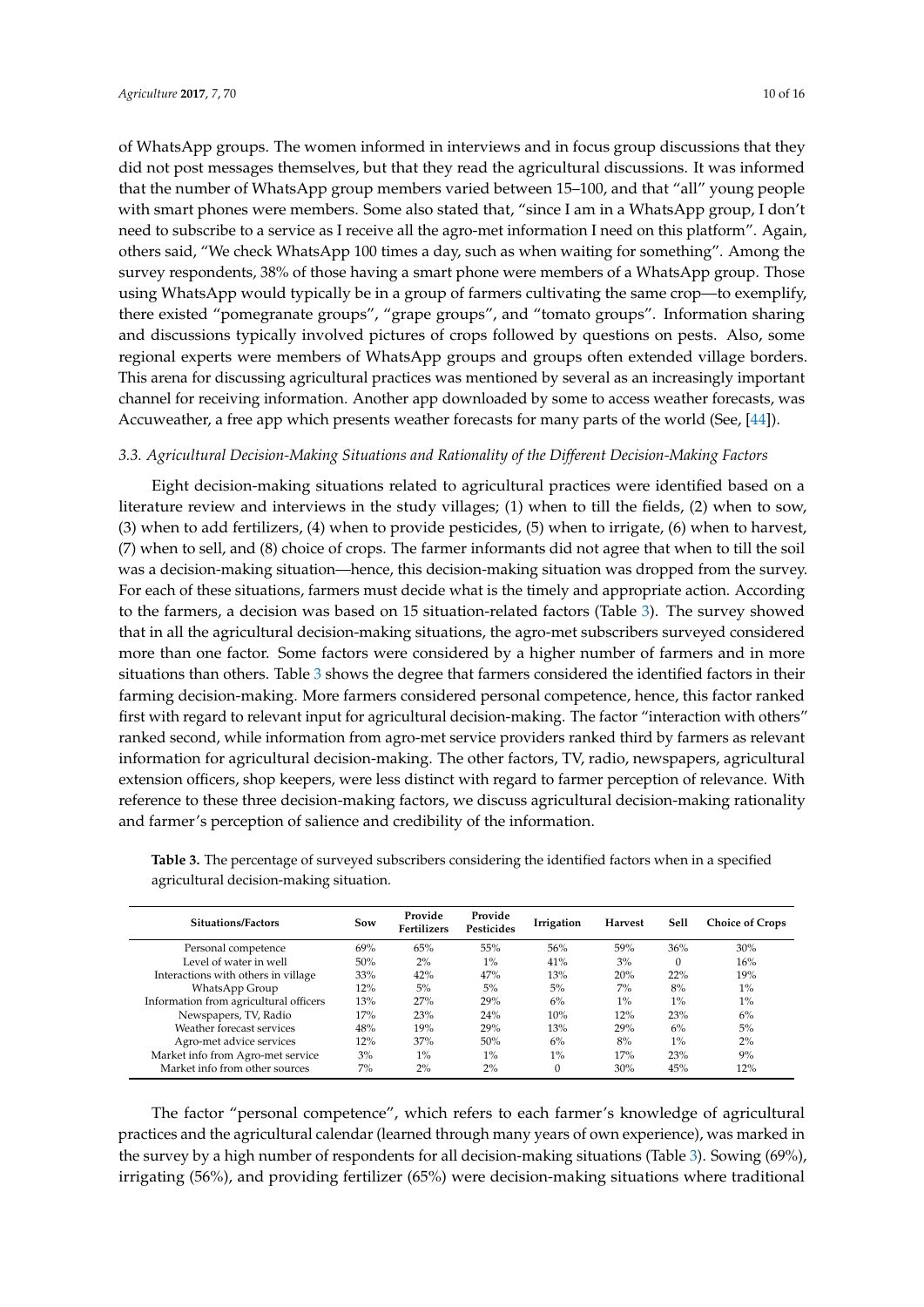practices had high impact. Farmers argued that the main decision factor for when to sow was personal competence used to assess availability of necessary irrigation water, in combination with knowledge of the crop calendar. Farmers would explain that, "if there is not enough water in the well, I delay sowing". After sowing, if the soil is dry, it was explained, "then we irrigate, we don't wait for rain according to forecast information". The survey results were supported by information from interviews and focus group discussions across the three villages, where farmers argued that personal competence was the most important factor guiding agricultural decision-making. Two types of arguments were put forward by the informants to explain their focus on own competence as the main guide in their decision-making. One argument referred to the self-confidence of the respondent as an expert; as exemplified by a quote from a farmer in one of the villages: "I have been farming for 40 years, I know the soil and the agricultural calendar very well, no need for anything else". The other argument referred to lack of trust in other types of information and in particular farmers referred to the uncertainty of weather forecasts provided by the agro-met service providers (See also, [\[44\]](#page-14-19)). According to the informants, weather forecasts were 60–80% wrong generally. The uncertainty in particular referred to rainfall and the amount of rainfall. The farmers explained that: "When forecasts are correct, we all know that it will rain, while when there is uncertainty, forecasts are mostly wrong".

The unpredictability of climate and weather makes the farmer unprepared for the upcoming growing season challenging long-term planning. Hence, farmers make decisions based on their understanding of local climatic patterns, finding their own understanding more credible and also specifically tailored to their farm rather than other sources of information. This situation which is typical for many farmer societies leads to conservative farming strategies, as farmers perceive their own insights to be the most rational strategy [\[10](#page-13-6)[,45\]](#page-14-20). However, it is also a strategy which may sacrifice productivity in order to reduce the risk of loss [\[46\]](#page-14-21).

Farmers across villages considered the factor "interactions with others in the village" as important for most decision-making situations. Farmers explained that they discussed agricultural practices with other farmers in various arenas. The most informal type of interaction referred to the discussion of agricultural practices before/after prayers at the village temple, as has been a custom for centuries in India. A more formal interaction referred to meetings at the village center for discussions of agricultural practices. This was particularly common in the Pargaon village. These meetings can be characterized by the discussion of information presented by members with access to connections at agricultural centers and agricultural experts. Frequently, information from agro-met service providers was also discussed at these village meetings. Typical discussion topics referred to "new" pests and the use of pesticides. Consensus in decision-making could be reached within such community groups, but apparently this was not an objective. It was argued that the main objective was to receive and share information. It may be hypothesized that these groups served as arenas for translating agro-met information to localized adapted actions. The regularity of meetings varied, but informants referred to these as relevant inputs for their own decision-making. The degree that agro-met information or other sources of external information was discussed depended on access; where agro-met information was available, this was discussed in meetings. An emerging type of interaction practiced in parallel to those described above refers to the discussion of agricultural practices on the Internet-based messaging app WhatsApp. The app enabled farmers to discuss agricultural practices with other farmers outside of the village, and it was appreciated for its possibility to share pictures of crops with farmers from other places. Another advantage of being member of a WhatsApp Group was the possibility for two-way interactions with other farmers. The discussion in WhatsApp-groups, however, was limited to certain crops, it primarily referred to discussions of pests, and was only applicable to people with smart phones.

With reference to uptake of agro-met information, it may be argued that involvement in farmer groups and social networks can be crucial for access, as well as translation and interpretation and hence, for uptake of agro-met information [\[47](#page-14-22)[,48\]](#page-14-23). It may also be speculated that as such, farmer perception of salient and credible information increased as part of this translation process (See also, [\[45\]](#page-14-20)). These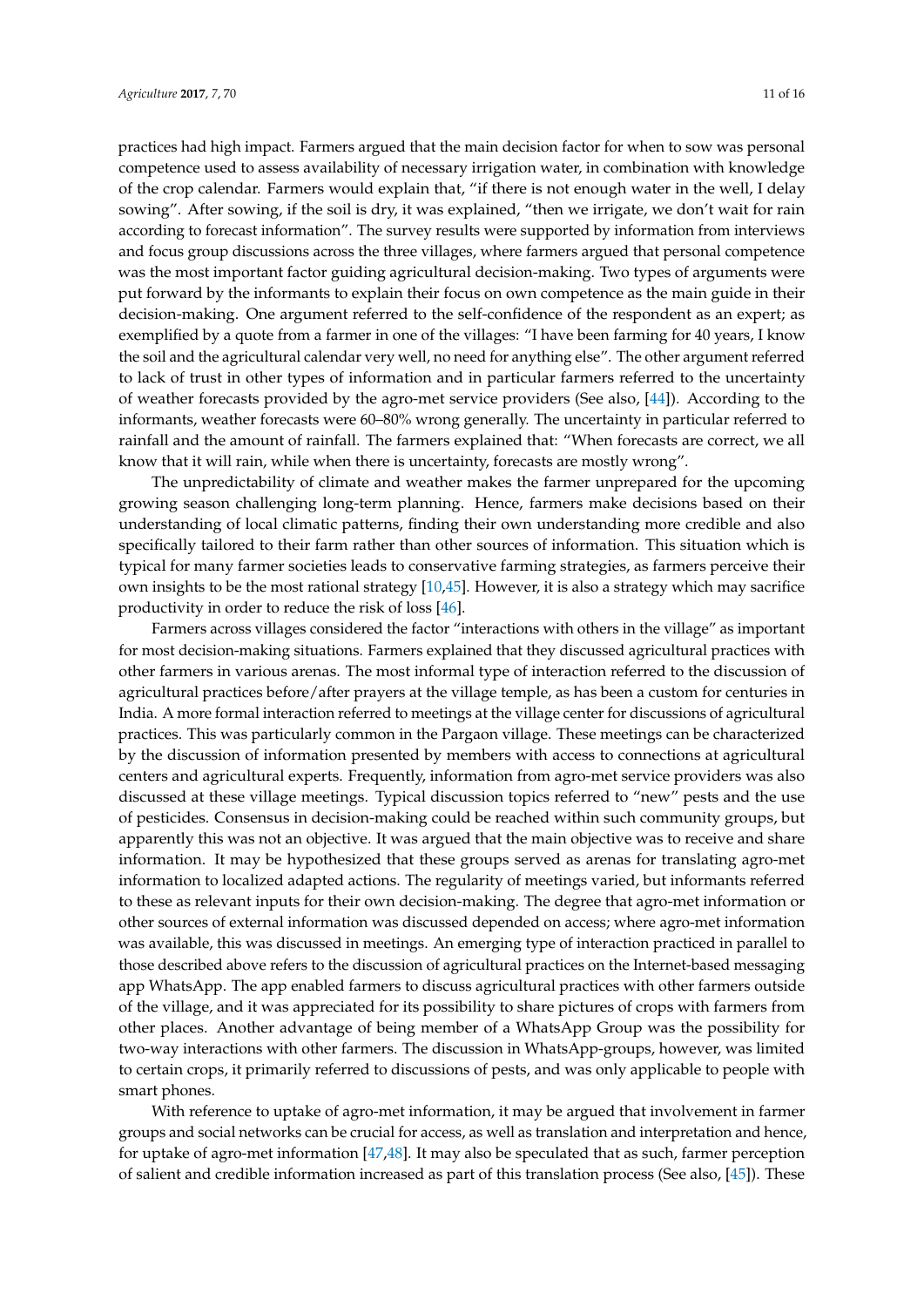discussion arenas provided for, and increased access to, agro-met information and other information sources to those who were included in the circle, and also for non-subscribers. This study does not allow for a thorough analysis of the degree that villagers of different socio-economic groups attend such discussion meetings, however, interviews and observations indicated that participants of these meetings belonged to the same circle of family and friends (See also [\[45\]](#page-14-20)).

Agro-met information was considered relevant in some decision-making situations and was ranked as the third relevant factor to be considered in farmers agricultural decision-making. All the studied service providers disseminated both weather forecasts for three to four days in a week and agro-met advices to the farmers. In the case of sudden change of weather, SMSs to inform about "afternoon" changes would also be disseminated. Examples referred to by the agro-met service providers, and also being observed on farmers phones, were, for example; "heavy rain is expected in the afternoon, there is a need to protect crops and harvest" and, "humid weather is expected, crops may need spraying". The subscribers valued weather forecast information to some extent with reference to sowing (48%). Despite complaints over the credibility of weather forecasts with regard to sowing, subscribing farmers were very much aware of the forecasts presented. It was explained that the accuracy of weather forecasts varied—some years it was more accurate than others, and a general trend was that it was quite accurate "off season", while it was mostly inaccurate in the rainy season. Yet, some informants explained that they "liked to see the forecast information", as it was an affirmation of their own decision-making. It was mentioned that forecasts which would predict non-season irregular weather patterns would be appreciated. While agro-met advices rarely triggered actions related to sowing practices, it did seem to trigger actions related to harvest situations. Stories were told to explain how the whole family rushed to the field with carpets and towels to protect the piled-up harvest against rain as a response to a weather forecast SMS. Further, if the crop was ready or almost ready for harvest, a forecast predicting rain allowed for harvest of the crop to avoid damage. The need to harvest the onion in the case of rain was mentioned, and it was explained that if not harvested, water would drain into the onion and the onion would rot. The subscribers (50%) valued agro-met advices in the case of pests on crops, or as a precautionary action to avoid pests (Table [3\)](#page-9-0). Both crops and pests represented situations of uncertainty, hence, the need for advice was higher. However, for all three villages, a general increase in the application of pesticides was mentioned as problematic, and it was argued that currently, three times more pesticides were applied, compared to five years ago. With regard to market information from agro-met service providers, information was considered with reference to harvest (17%) and the selling situation (23%). The percentage considering this information was low, but this may be explained by the situation that few respondents received such information. Apart from this, it was also common to call the regional "market agent" to get market information. To get information about the local market, farmers had to travel or call someone to get this information.

A number of subscribers complained about the credibility and salience of the provided agro-met information. Further, it was argued by those having a simple handset (feature phone) that the limitation of about 60 characters on the mobile screen represented a major constraint for comprehension. However, overall, the subscribers stated that they valued agro-met information for the ability to undertake precautionary actions; this also involved low-risk actions in the case of imprecise advice. The result is also in line with other studies which show that farmers generally tend to be risk averse, yet that context factors such as the size of the farm, income levels, and other socio-economic factors influence farmer's perceptions of risk and their ability to act in a risky situation [\[49\]](#page-15-0). Some informants painted a positive picture of the service, arguing that there was value in receiving agro-met information, and that "SMS and agro-advisories are the future of agriculture". Typically, according to interviews, those who were positive seemed to consider agro-met information in a number of agricultural decision-making situations. These informants also frequently referred to the discussion of agro-met information alongside other types of information in different arenas; both women and men referred to sharing agro-met information with family and friends. These discussion arenas, which were mostly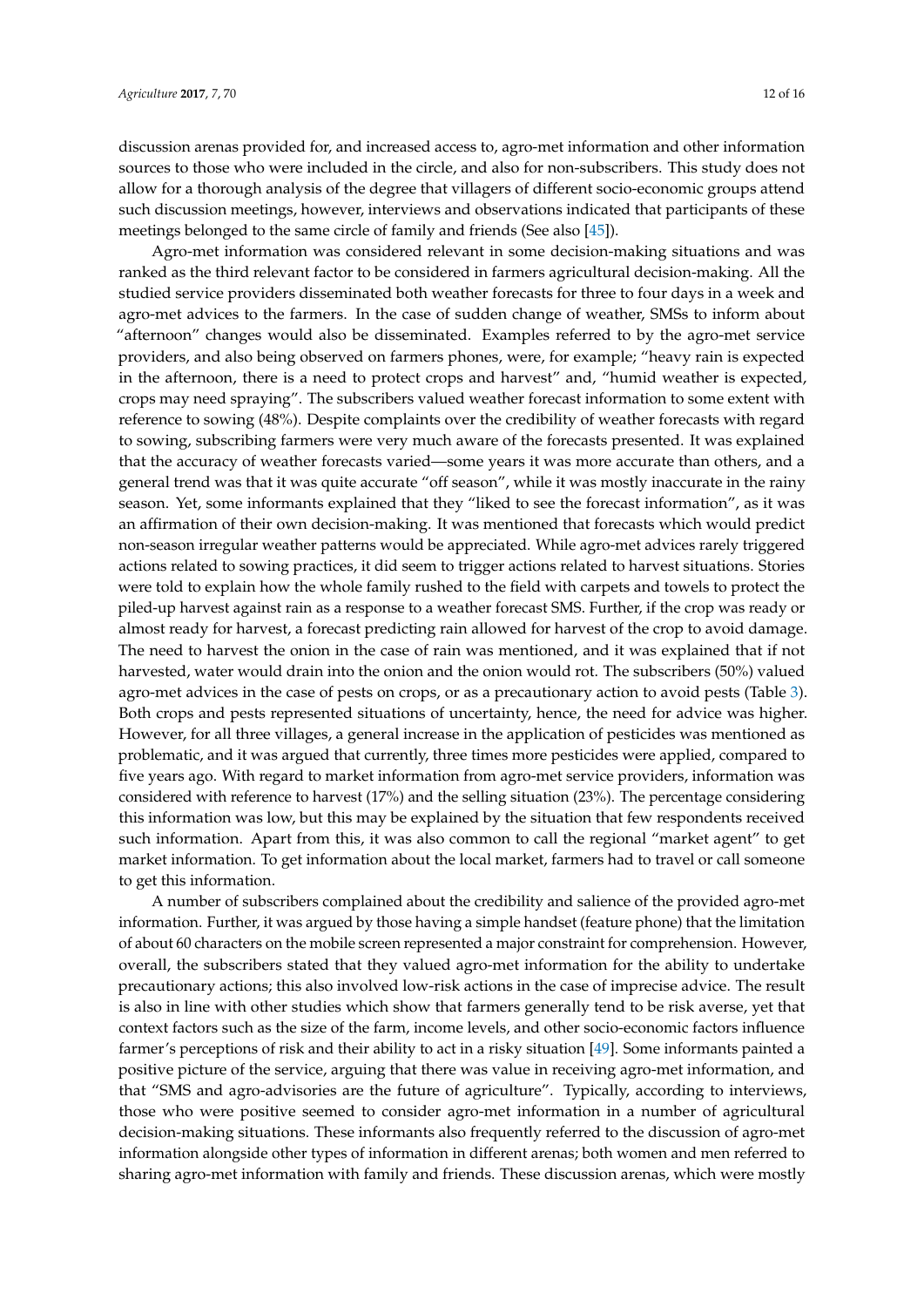to be initiated by the farmers themselves, seemed to represent important platforms for discussion of information factors and agricultural practices. Several studies have shown that social norms have significant influence on farmer's decision-making [\[50–](#page-15-1)[52\]](#page-15-2). Hence, it can be hypothesized that social interactions in villages impact or perhaps even determine information flow and, therefore, farming practices within villages. It may be hypothesized that agents of the private and public-private agro-met information providers, represented a social influence, a driver for discussion, and, therefore, for the interpretation of agro-met information. As Pargaon and Vadaj were the only villages with agro-met information agents, this could represent a bias with reference to access to agro-met information among the study villages.

#### **4. Conclusions**

Considering the time of subscription and the number of subscribers to agro-met climate services in the study villages in India, the case villages can be characterized as being in a startup phase regarding agro-met information services. Based on this study's fieldwork, the villages' uptake of agro-met information appeared to be rather low and subscribers have most likely not reached its potential. However, it is important to realize that a number of factors play an important role in farmer's agricultural decision-making, and that the relevance of agro-met information differs depending on the different decision-making situations. The subscribers valued agro-met information in situations where it allowed for precautionary actions. In particular, this referred to agro-met advice to avoid pest attacks, but weather forecast information that allowed for protection of the harvest were also valued. Understanding perceptions of risk and the probabilities that are assigned to future events is key to understand patterns of uptake of agro-met information by farmers. Agricultural decision-making was discussed in a number of arenas, formally and informally, and hence, non-subscriber farmers received access to agro-met information indirectly via these arenas. These platforms represented possibilities to contextualize agro-met information, and therefore translate information to timely and appropriate action suited to the specific local context. This study indicates that group interaction within villages, and also with other farmers outside the village, is an increasing trend. It has been enabled or accelerated by the availability of Internet-based services, such as agro-met information services and other app based services (like WhatsApp); yet, the study indicated that the availability of discussion arenas differed among and within villages. Knowledge of agro-met information services is still quite low, and subscription does not automatically translate to uptake of information. It may be concluded that platforms for interactions and social learning of agro-met information should, to a larger extent, be facilitated for by agro-met service providers—as such, platforms will not only increase access to information for a wider circle of farmers, but also contribute to better interpretation and translation of agro-met information in local contexts.

**Acknowledgments:** This manuscript is based on research in the project; The governance of climate services: Improving knowledge networks for resilient and socially just societies, funded by The Research Council of Norway, Programme Klimaforsk. Specified funds for covering costs to publish in open access has not been received.

**Author Contributions:** All three authors have contributed to the field work, data analysis and writing of the manuscript. Ingrid Nesheim has been responsible for the idea of writing this paper on agro-met service information in farmer decision making.

**Conflicts of Interest:** The authors declare no conflict of interest.

### **References**

- <span id="page-12-1"></span><span id="page-12-0"></span>1. Purandare, P. Water governance and droughts in Marathwada. *Econ. Political Wkly.* **2013**, *68*, 18–21.
- 2. Bhatta, G.D.; Aggarwal, P.K. Coping with weather adversity and adaptation to climatic variability: A cross-country study of smallholder farmers in South Asia. *Clim. Dev.* **2015**, *8*, 145–157. [\[CrossRef\]](http://dx.doi.org/10.1080/17565529.2015.1016883)
- <span id="page-12-2"></span>3. FAO. Climate Change and Food Security: A Framework Document. Rome, 2008. Available online: [http:](http://www.fao.org/docrep/010/k2595e/k2595e00.htm) [//www.fao.org/docrep/010/k2595e/k2595e00.htm](http://www.fao.org/docrep/010/k2595e/k2595e00.htm) (accessed on 25 May 2017).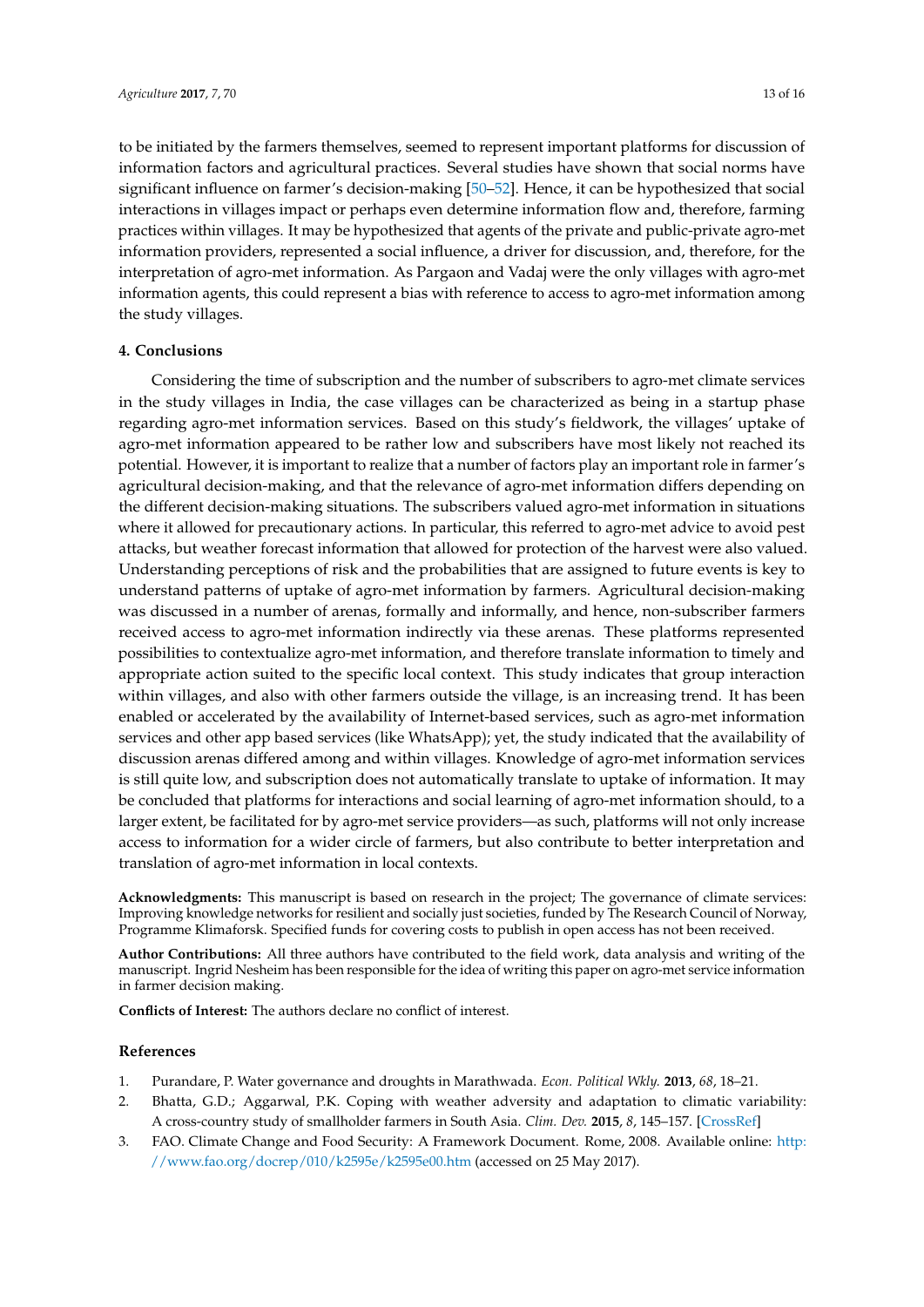- <span id="page-13-0"></span>4. IPCC Fourth Assessment Report: Climate Change. 2007. Available online: [https://ipcc.ch/publications\\_](https://ipcc.ch/publications_and_data/ar4/syr/en/contents.html) [and\\_data/ar4/syr/en/contents.html](https://ipcc.ch/publications_and_data/ar4/syr/en/contents.html) (accessed on 25 May 2017).
- <span id="page-13-1"></span>5. Sharmila, S.; Joseph, S.; Sahai, A.K.; Abhilash, S.; Chattopadhyay, R. Future projection of Indian summer monsoon variability under climate change scenario: An assessment from cmip5 climate models. *Glob. Planet Chang.* **2015**, *124*, 62–78. [\[CrossRef\]](http://dx.doi.org/10.1016/j.gloplacha.2014.11.004)
- <span id="page-13-2"></span>6. Mitra, A.K.; Momin, I.M.; Rajagopal, E.N.; Basu, S.; Rajeevan, M.N.; Krishnamurti, T.N. Gridded daily Indian monsoon rainfall for 14 seasons: Merged TRMM and IMD gauge analyzed values. *J. Earth Syst. Sci.* **2013**, *122*, 1173–1182. [\[CrossRef\]](http://dx.doi.org/10.1007/s12040-013-0338-3)
- <span id="page-13-3"></span>7. Barkved, L.; Ghosh, S.; Seifert-Dähnn, I.; Salunke, S.G. *Water Resources, Water Use and Potential Risks in Jalna: Impacts of Extreme Drought on Water Issues and Use. Final Report on wp 2.2: Extreme Risks, Vulnerabilities and Community Based-Adaptation in India (Eva): A Pilot Study*; TERI Press: New Delhi, India, 2014; pp. 1–66.
- <span id="page-13-4"></span>8. Nidumolu, U.B.; Hayman, P.T.; Hocman, Z.; Horan, H.; Reddy, D.R.; Sreenivas, G.; Kadiyala, D.M. Assessing climate risks in rainfed farming using farmer experience, crop calendars and climate analysis. *J. Agric. Sci.* **2015**, *153*, 1380–1393. [\[CrossRef\]](http://dx.doi.org/10.1017/S0021859615000283)
- <span id="page-13-5"></span>9. Klopper, I.E.; Vogel, C.H.; Landman, W.A. Seasonal climate forecasts—Potential agricultural-risk management tools? *Clim. Chang.* **2006**, *76*, 73–90. [\[CrossRef\]](http://dx.doi.org/10.1007/s10584-005-9019-9)
- <span id="page-13-6"></span>10. Hansen, J.W. Realizing the potential benefits of climate prediction to agriculture: Issues, approaches, challenges. *Agric. Syst.* **2002**, *74*, 309–330. [\[CrossRef\]](http://dx.doi.org/10.1016/S0308-521X(02)00043-4)
- <span id="page-13-7"></span>11. Venkatasubramanian, K.; Tall, A.; Hansen, J.; Aggarwal, P. Assessment of India's Agro-Meteorological Advisory Service from a Farmer Perspective. CGIAR Research Program on Climate Change, Agriculture and Food Security (CCAFS Working Paper No. 54). Copenhagen, 2014. Available online: [https://cgspace.](https://cgspace.cgiar.org/handle/10568/43733?show=full) [cgiar.org/handle/10568/43733?show=full](https://cgspace.cgiar.org/handle/10568/43733?show=full) (accessed on 25 May 2017).
- <span id="page-13-8"></span>12. Tall, A.; Hansen, J.; Jay, A.; Campbell, B.; Kinyangi, J.; Aggarwal, P.K.; Zougmoré, R. Scaling up Climate Services for Farmers: Mission Possible. Learning from Good Practice in Africa and South Asia. CGIAR Research Program on Climate Change, Agriculture and Food Security (CCAFS Working Paper). Copenhagen, 2014. Available online: <https://cgspace.cgiar.org/handle/10568/42445> (accessed on 25 May 2017).
- <span id="page-13-9"></span>13. Agricultural Meteorology Division (AMD); India Meteorological Department (IMD). Annual Progress Report 2015–2016. AMD & IMD: Pune, India. Available online: [http://www.imdagrimet.gov.in/sites/default/](http://www.imdagrimet.gov.in/sites/default/files/APR%202015-16_final_1.pdf) [files/APR%202015-16\\_final\\_1.pdf](http://www.imdagrimet.gov.in/sites/default/files/APR%202015-16_final_1.pdf) (accessed on 11 August 2017).
- <span id="page-13-10"></span>14. Harvey, B.; Ensor, J.; Carlile, L.; Garside, B.; Patterson, Z.; Naess, L.O. Climate Change Communication and Social Learning—Review and Strategy Development for CCAFS. CCAFS Working Paper No. 22. CGIAR: Copenhagen. 2012. Available online: <www.ccafs.cgiar.org> (accessed on 25 May 2017).
- <span id="page-13-19"></span>15. Meinke, H.; Stone, R.C. Seasonal and interannual climate forecasting: The new tool for increasing preparedness to climate variability and change in agricultural planning and operations. *Clim. Chang.* **2005**, *70*, 221–253. [\[CrossRef\]](http://dx.doi.org/10.1007/s10584-005-5948-6)
- <span id="page-13-11"></span>16. Hansen, J.W.; Mason, S.; Sun, L.; Tall, A. Review of seasonal climate forecasting for agriculture in Sub-saharan Africa. *Exp. Agric.* **2011**, *47*, 205–240. [\[CrossRef\]](http://dx.doi.org/10.1017/S0014479710000876)
- <span id="page-13-12"></span>17. Ray, A.J.; Garfin, G.M.; Wilder, M.; Vásquez-León, M.; Lenart, M.; Comrie, A.C. Applications of monsoon research: Opportunities to inform decision making and reduce regional vulnerability. *J. Clim.* **2007**, *20*, 1608–1627. [\[CrossRef\]](http://dx.doi.org/10.1175/JCLI4098.1)
- <span id="page-13-13"></span>18. Stigter, K. *Applied Agrometeorology*; Stigter, K., Ed.; Springer: Berlin, Germany, 2010; ISBN 978-3-540-74698-0.
- <span id="page-13-14"></span>19. Telecom Regulatory Authority of India. The Indian Telecom Serivces Performance Indicators January–March, 2016. New Delhi, India, 2016; p. 137. Available online: [http://www.trai.gov.in/WriteReadData/WhatsNew/](http://www.trai.gov.in/WriteReadData/WhatsNew/Documents/Press_Release_No.49_20_june_2016_Eng.pdf) [Documents/Press\\_Release\\_No.49\\_20\\_june\\_2016\\_Eng.pdf](http://www.trai.gov.in/WriteReadData/WhatsNew/Documents/Press_Release_No.49_20_june_2016_Eng.pdf) (accessed on 10 August 2017).
- <span id="page-13-15"></span>20. Collins, K.; Ison, R. Jumping off Arnstein's ladder: Social learning as a new policy paradigm for climate change adaptation. *Environ. Policy Gov.* **2009**, *19*, 358–373. [\[CrossRef\]](http://dx.doi.org/10.1002/eet.523)
- <span id="page-13-16"></span>21. Stone, R.C.; Meinke, H. Weather, climate, and farmers: An overview. *Meteorol. Appl.* **2006**, *13*, 7–20. [\[CrossRef\]](http://dx.doi.org/10.1017/S1350482706002519)
- <span id="page-13-17"></span>22. Aggarwala, P.K.; Baetheganb, W.E.; Cooperc, P.; Gommesd, R.; Leee, B.; Meinkef, H.; Rathoreg, L.S.; Sivakumar, M.V.K. Managing climatic risks to combat land degradation and enhance food security: Key information needs. *Procedia Environ. Sci.* **2010**, *1*, 305–312. [\[CrossRef\]](http://dx.doi.org/10.1016/j.proenv.2010.09.019)
- <span id="page-13-18"></span>23. Gregory, R.; Failing, L.; Harstone, M.; Long, G.; McNaniels, T.; Ohlson, D. *Structured Decision Making: A Practical Guide to Environmental Management Choices*; John Wiley & Sons, Ltd.: Chichester, UK, 2012; p. 312.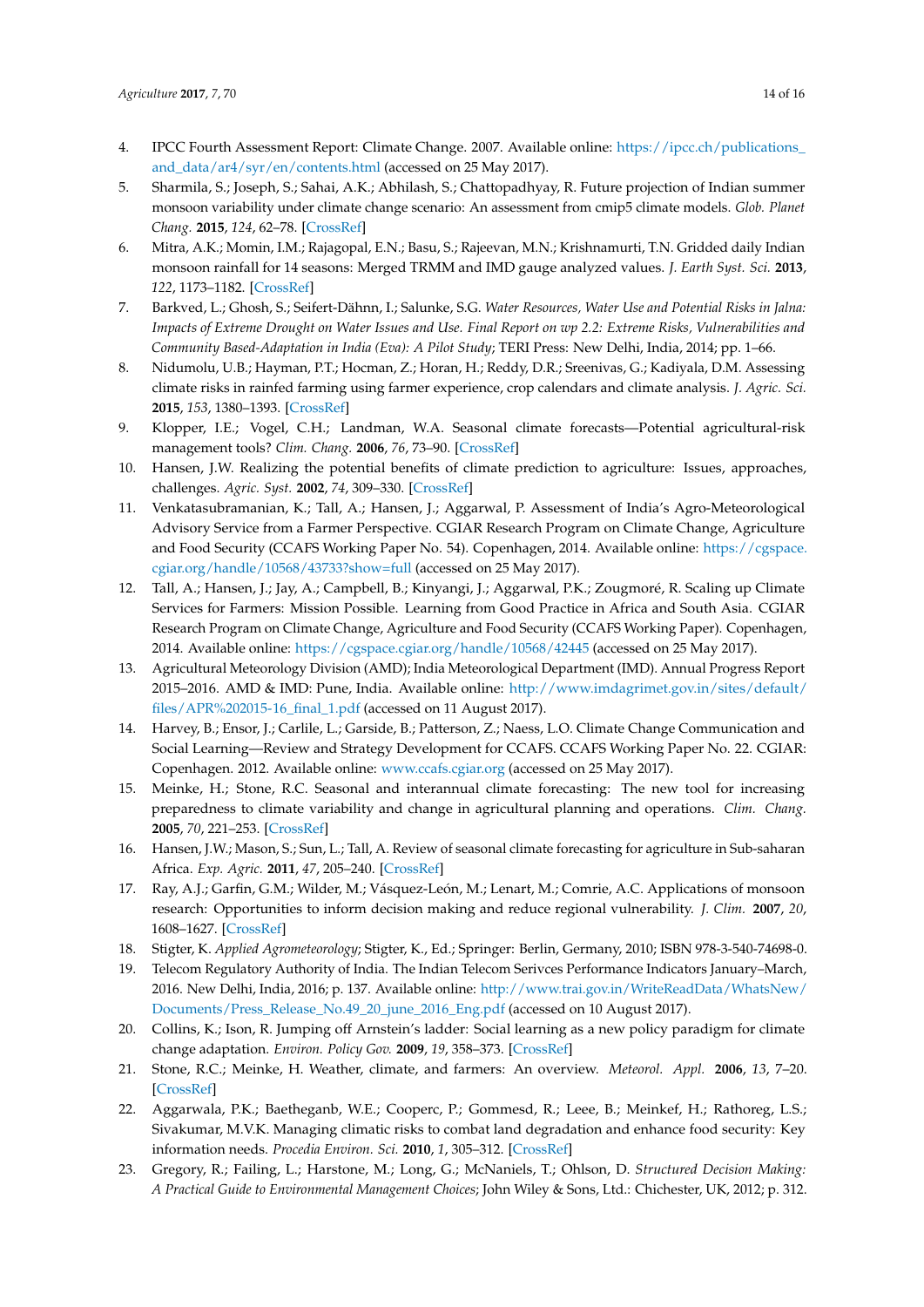- <span id="page-14-0"></span>24. Gadgil, S.; Rao, S.P.R.; Rao, K.N. Use of climate information for farm-level decision making: Rainfed groundnut in southern India. *Agric. Syst.* **2002**, *74*, 431–457. [\[CrossRef\]](http://dx.doi.org/10.1016/S0308-521X(02)00049-5)
- <span id="page-14-1"></span>25. Lobo, C.; Chattopadhyay, N.; Rao, K.V. Making smallholder farming climate-smart integrated agrometeorological services. *Econ. Political Wkly.* **2017**, *1*, 53–58.
- <span id="page-14-2"></span>26. Brasseur, G.P.; Gallardo, L. Climate services: Lessons learned and future prospects. *Earth's Future* **2016**, *4*, 79–89. [\[CrossRef\]](http://dx.doi.org/10.1002/2015EF000338)
- <span id="page-14-3"></span>27. Keen, P.G.W.; Scott Morton, M.S. *Decision Support Systems: An Organizational Perspective*; Addison-Wesley Publishing Company: Boston, MA, USA, 1978.
- 28. Nuthall, P.L. *Farm Business Management: The Human Factor*; CAB International Publishing: Oxfordshire, UK, 2010; p. 216.
- <span id="page-14-4"></span>29. Sonkkila, S. Farmers' Decision-making on Adjustment into the EU. Ph.D. Thesis, University of Helsinki, Helsinki, Finland, 2002.
- <span id="page-14-5"></span>30. Task Force on Agriculture Development Index, Directorate of Economics. Available online: [http://niti.gov.](http://niti.gov.in/writereaddata/files/Maharashtra_Report_0.pdf) [in/writereaddata/files/Maharashtra\\_Report\\_0.pdf](http://niti.gov.in/writereaddata/files/Maharashtra_Report_0.pdf) (accessed on 25 May 2017).
- <span id="page-14-15"></span><span id="page-14-6"></span>31. Jost, C.; Kyazze, F.; Naab, J.; Neelormi, S.; Kinyangi, J.; Zougmore, R.; Aggarwal, P.; Bhatta, G.; Chaudhury, M.; Tapio-Bistrom, M.; et al. Understanding gender dimensions of agriculture and climate change in smallholder farming communities. *Clim. Dev.* **2016**, *8*, 133–144. [\[CrossRef\]](http://dx.doi.org/10.1080/17565529.2015.1050978)
- <span id="page-14-7"></span>32. Raney, T.; Anríquez, G.; Croppenstedt, A.; Gerosa, S.; Lowder, S.; Matuscke, I.; Skoet, J.; Doss, C. *The Role of Women in Agriculture*; Food and Agriculture Organization (FAO): Rome, Italy, 2011.
- <span id="page-14-8"></span>33. Dasgupta, D. Extreme Climate Warnings Save Farm Losses. Available online: [http://indiaclimatedialogue.](http://indiaclimatedialogue.net/2016/08/22/extreme-climate-warnings-save-farm-losses/) [net/2016/08/22/extreme-climate-warnings-save-farm-losses/](http://indiaclimatedialogue.net/2016/08/22/extreme-climate-warnings-save-farm-losses/) (accessed on 11 August 2017).
- <span id="page-14-9"></span>34. IFFCO KISAN. Available online: <http://www.iffcokisan.com> (accessed on 25 May 2017).
- <span id="page-14-10"></span>35. Darabian, N. Case Study IFFCO KISAN Agriculture App Evolution to Data Driven Services in Agriculture. Available online: [http://www.gsma.com/mobilefordevelopment/wp-content/uploads/2016/10/IFFCO-](http://www.gsma.com/mobilefordevelopment/wp-content/uploads/2016/10/IFFCO-Kisan-Agricultural-App.pdf)[Kisan-Agricultural-App.pdf](http://www.gsma.com/mobilefordevelopment/wp-content/uploads/2016/10/IFFCO-Kisan-Agricultural-App.pdf) (accessed on 25 May 2017).
- <span id="page-14-11"></span>36. RML. 2017. Available online: <http://www.rmlglobal.com/> (accessed on 20 February 2017).
- <span id="page-14-12"></span>37. Shoham, J. Access to Mobile and Inequalities in Agriculture in India. 2016. Available online: [https://www.vodafone.com/content/dam/vodafone-images/public-policy/inequality/Vodafone](https://www.vodafone.com/content/dam/vodafone-images/public-policy/inequality/Vodafone-equal-world-small%20farmers.pdf)[equal-world-small%20farmers.pdf](https://www.vodafone.com/content/dam/vodafone-images/public-policy/inequality/Vodafone-equal-world-small%20farmers.pdf) (accessed on 25 May 2017).
- <span id="page-14-13"></span>38. India by Road. Available online: <http://indiabyroad.in/vadaj-junnar/> (accessed on 25 May 2017).
- <span id="page-14-14"></span>39. Awasthi, S.; Kamble, P. *Variations in Temperature and Rainfall in Sangamner Taluka of Ahmednagar Distrit, Maharashtra*; Watershed Organisation Trust (WOTR): Pune, India; Available online: [http://wotr.org/system/files/research\\_outputs/Variations%20in%20Temperature%20and%20Rainfall%](http://wotr.org/system/files/research_outputs/Variations%20in%20Temperature%20and%20Rainfall%20in%20Sangamner%20Taluka.pdf) [20in%20Sangamner%20Taluka.pdf](http://wotr.org/system/files/research_outputs/Variations%20in%20Temperature%20and%20Rainfall%20in%20Sangamner%20Taluka.pdf) (accessed on 25 May 2017).
- 40. District Census Handbook, Pune, Maharashtra. 2011. Available online: [http://www.census2011.co.in/data/](http://www.census2011.co.in/data/village/555365-vadaj-maharashtra.html) [village/555365-vadaj-maharashtra.html](http://www.census2011.co.in/data/village/555365-vadaj-maharashtra.html) (accessed on 25 May 2017).
- <span id="page-14-16"></span>41. Patton, M.Q. Enhancing the quality and credibility of qualitative analysis. *Health Serv. Res.* **1999**, *34*, 1189–1208. [\[PubMed\]](http://www.ncbi.nlm.nih.gov/pubmed/10591279)
- <span id="page-14-17"></span>42. Gupta, R.; Jain, K. Adoption behavior of rural India for mobile telephony. *Telecommun. Policy* **2015**, *39*, 691–704. [\[CrossRef\]](http://dx.doi.org/10.1016/j.telpol.2015.01.001)
- <span id="page-14-18"></span>43. Keshavarz, M.; Karami, E. Farmers' decision-making process under drought. *J. Arid Environ.* **2014**, *108*, 43–56. [\[CrossRef\]](http://dx.doi.org/10.1016/j.jaridenv.2014.03.006)
- <span id="page-14-19"></span>44. Kirchhoff, C.J.; Lemos, M.C.; Dessai, S. Actionable knowledge for environmental decision making: Broadening the usability of climate science. *Annu. Rev. Environ. Resour.* **2013**, *38*, 393–414. [\[CrossRef\]](http://dx.doi.org/10.1146/annurev-environ-022112-112828)
- <span id="page-14-20"></span>45. Kusunose, Y.; Mahmood, R. Imperfect forecasts and decision making in agriculture. *Agric. Syst.* **2016**, *146*, 103–110. [\[CrossRef\]](http://dx.doi.org/10.1016/j.agsy.2016.04.006)
- <span id="page-14-21"></span>46. Crane, T.A.; Roncoli, C.; Paz, J.; Breuer, N.; Broad, K.; Ingram, K.T.; Hoogenboom, G. Forecast skill and farmers' skills: Seasonal climate forecasts and agricultural risk management in the Southeastern United States. *Weather Clim. Soc.* **2010**, *2*, 44–59. [\[CrossRef\]](http://dx.doi.org/10.1175/2009WCAS1006.1)
- <span id="page-14-22"></span>47. Jones, J.W.; Hansen, J.W.; Royce, F.S.; Messina, C.D. Potential benefits of climate forecasting to agriculture. *Agric. Ecosyst. Environ.* **2000**, *82*, 169–184. [\[CrossRef\]](http://dx.doi.org/10.1016/S0167-8809(00)00225-5)
- <span id="page-14-23"></span>48. Charness, G.; Sutter, M. Groups make better self-interested decisions. *J. Econ. Perspect.* **2012**, *26*, 157–176. [\[CrossRef\]](http://dx.doi.org/10.1257/jep.26.3.157)